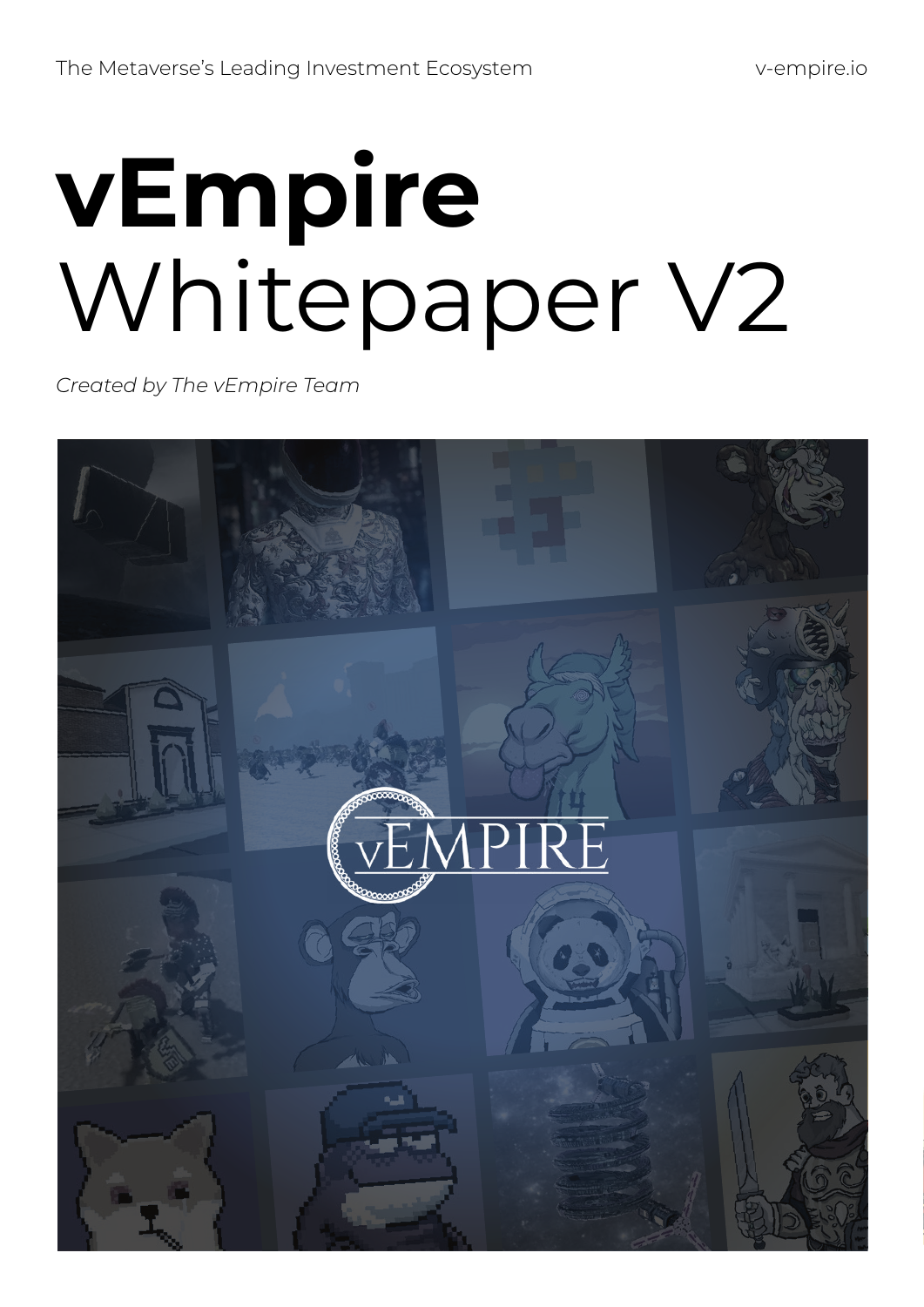### Foreword

I wrote the original whitepaper over the course of spring & summer 2021. We officially incorporated vEmpire DDAO Ltd on June 21st of the same year and looking back, it's been wild to say the least!

My background was in traditional finance. I started out as a junior stockbroker and I progressed to a senior derivatives trader and head of desk within just two years. After this, I joined St James' Place Wealth Management as an Associate Partner, before moving to a Venture Capital firm where I spent four insightful years before starting vEmpire DDAO.

Both my personal background and my VC firm's speciality was not what you could call "exciting". Instead of investing in glamorous industries, such as blockchain, software and biotech, we typically invested in businesses that were backed by underlying assets. This is known as asset backed investing. Naturally this meant that we invested in a lot of care homes, pubs, restaurants, nurseries and basically any business that had a tangible freehold property that we could take charge of, should the business' underlying trading become unprofitable.

The thought process behind this was that with asset backed investing, you could purchase businesses that had concrete assets, ideally property, which essentially acted as "insurance" as in a worst case scenario, like unprofitability, the asset could cover some of the cost of the initial investment. I believe that it was this experience of focusing on investing in assets that had concrete value that helped kickstart my drive to start the world's first decentralized virtual property management protocol.

"Real world" property vehicles have two measurements of value, price and net asset value. In a normal property fund, when the share price drops below the net asset value, that's when you should be buying. However in the cryptocurrency industry, people don't seem to understand this. This is most likely due to the fact that virtual real estate, NFTs and the Metaverse are new technologies, so conventional wisdom would dictate that they abide by new principles. This is far from the truth. The same principles that apply in physical real estate investment also apply in virtual real estate investment.

The market's lack of understanding of how real estate investment works, both physical and virtual, presented the opportunity to invest in virtual real estate and acquire some of the most desirable swathes of LAND within the Metaverse before mass hype and adoption kicked in.

It was clear to me that I needed to take advantage of this opportunity immediately, which is why we set up and launched the Metaverse's first token staking platform to raise capital that could be deployed into, what I believe to be, one of the greatest investment opportunities since the turn of the century. However, upon further investigation, I soon noticed that the majority of Metaverse platforms, and their digital land, was being funded, supported and controlled by most of the same large VC firms. Naturally, this was contributing to the monopolization of the Metaverse, which I believed was not just unfair but also detrimental to its chances of ever realizing its full potential.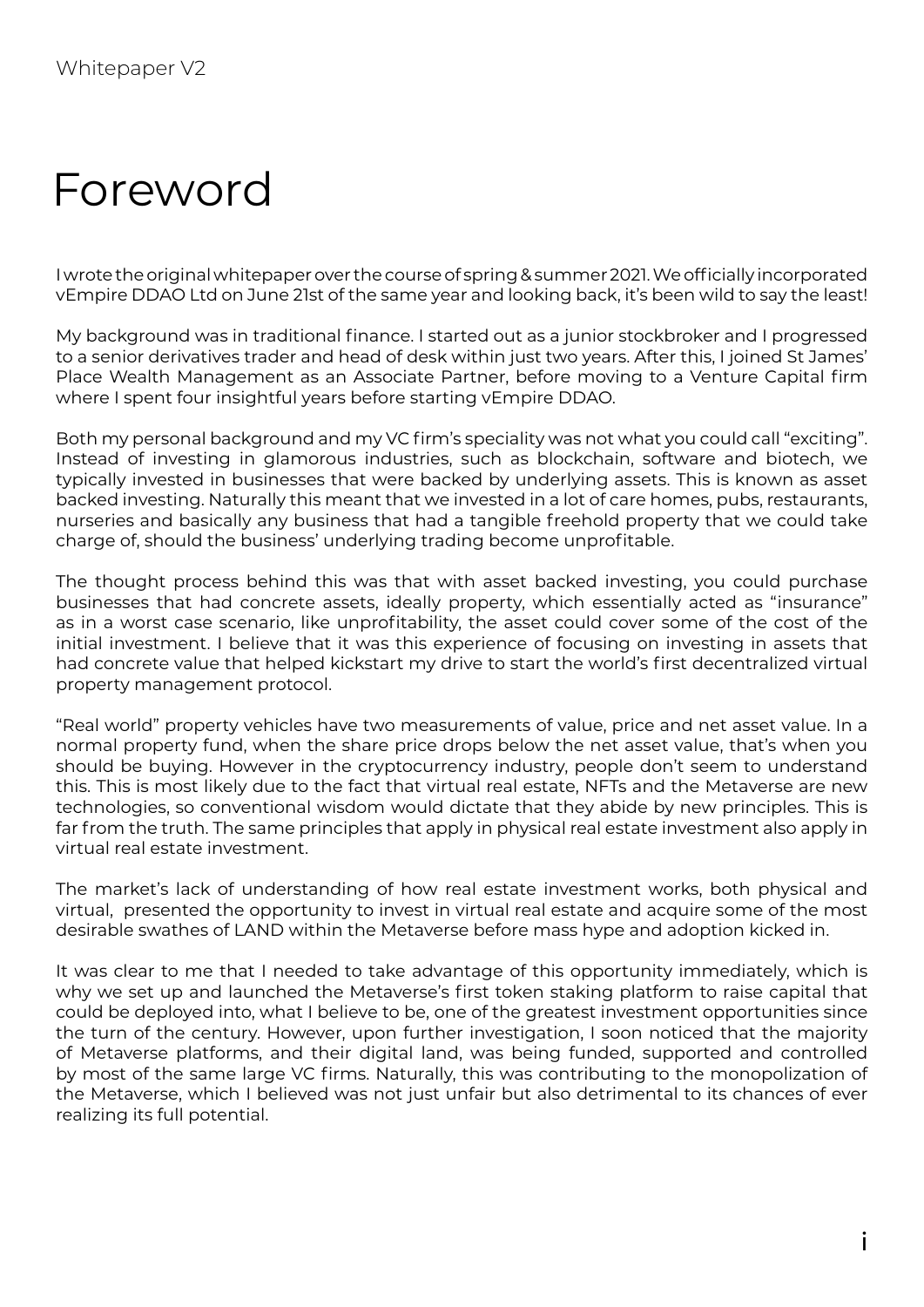I decided that for the greater good of the community, and the Metaverse's best interests, that I wanted to create a protocol that enabled the community to retain as much control over our Metaverseal investments as possible. This desire for decentralization is why vEmpire only took on a few select investors who were happy to invest at the same prices as those who took part in our public sale. This ensured that we only had financial backing from high-quality VC firms that truly believed in our vision such as, AKG Ventures, Oddiyana Ventures, Primeblock and others. Now, less than 3% of vEmpire's total token supply is held privately and this emphasis on solid tokenomics has allowed us to grow tremendously without being labored with overwhelming selling pressure from private investors.

Going back to the "greatest investment opportunity since the turn of the century", since our inception, our investments have appreciated in value between 600-1000%. I always believed that this project would be a surebet, however I have to say that even I've been astonished with how well we've performed.

Over the coming pages you will be introduced to exactly the project that we've evolved into and I have good faith that you too will truly believe in what we are building here at vEmpire DDAO.

Thank you.

- Dominic Ryder, CEO and Founder of vEmpire DDAO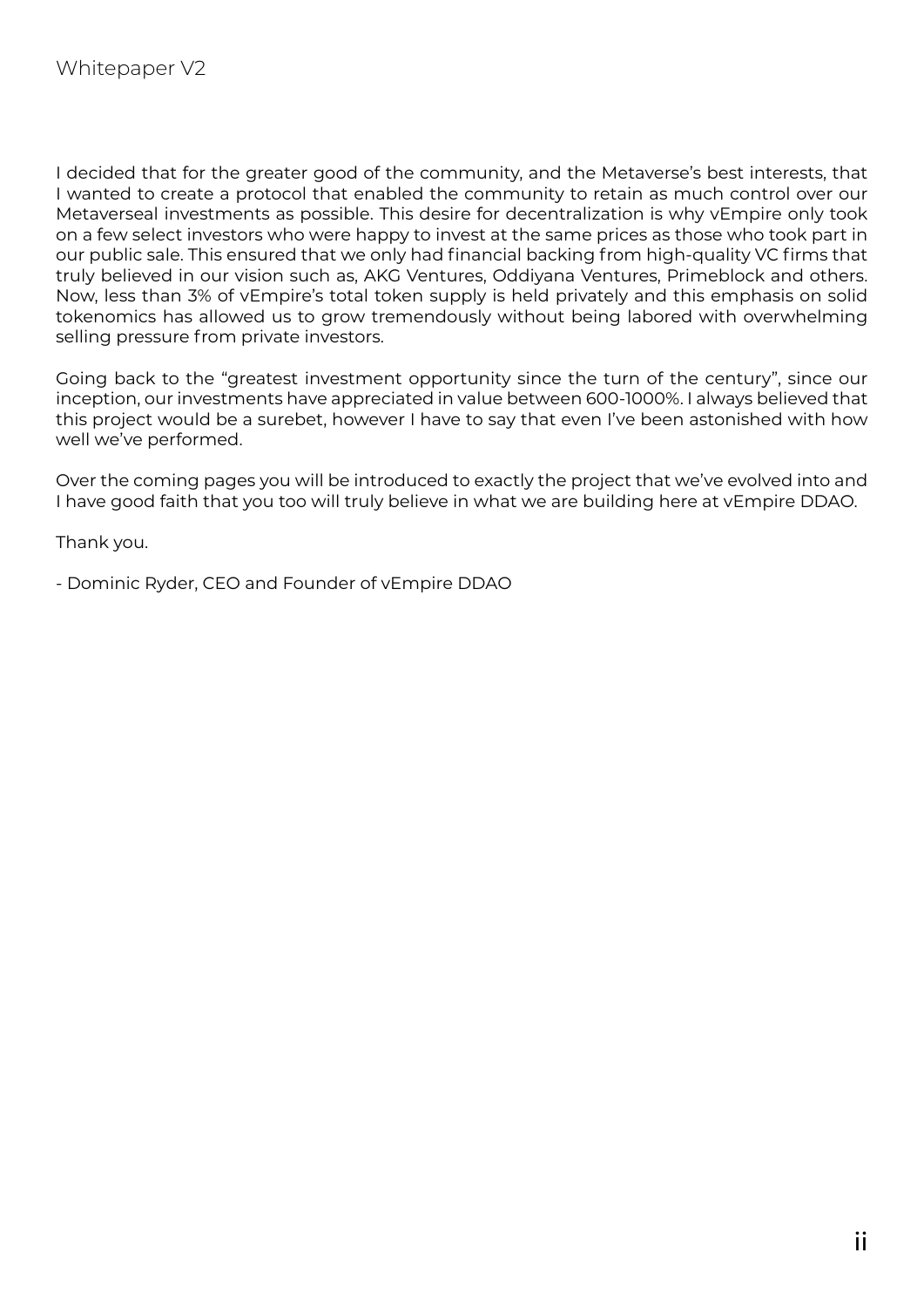# Disclaimer

This document is for general information purposes only. It does not constitute investment advice, recommendation or solicitation to buy or sell any investment, currency or asset stated within this document. This document should also not be used in the evaluation of the merits of making an investment decision. It should not be relied upon for accounting, legal or tax advice or investment recommendation. Instead, this document reflects the current opinions of the authors and is not made on behalf of its affiliates. It also does not necessarily represent the opinions of vEmpire, its affiliates or individuals associated with vEmpire.

The opinions reflected herein are subject to change without notice or being updated.

The reproduction of this document, without prior written consent from vEmpire DDAO Ltd is strictly prohibited.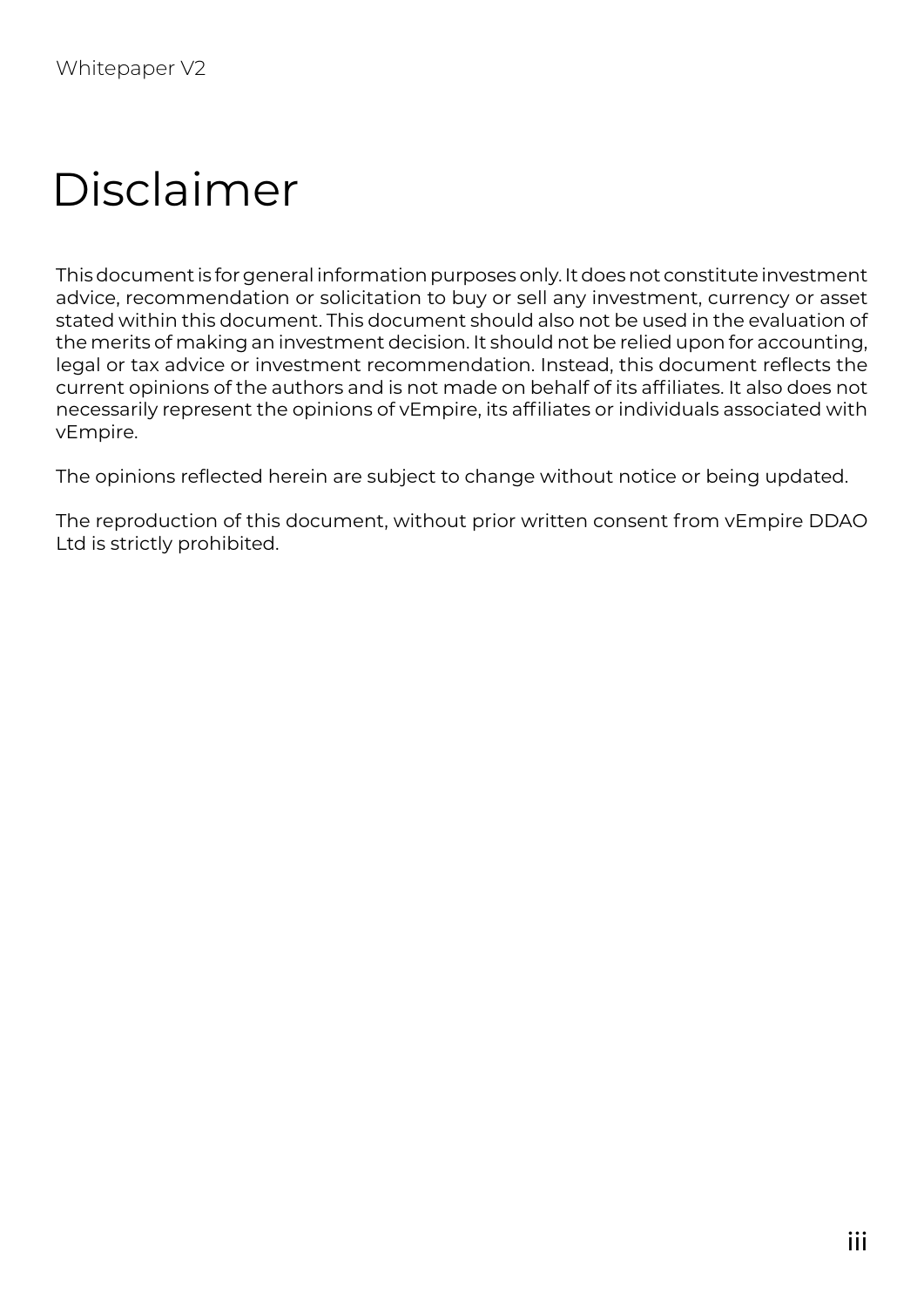## Contents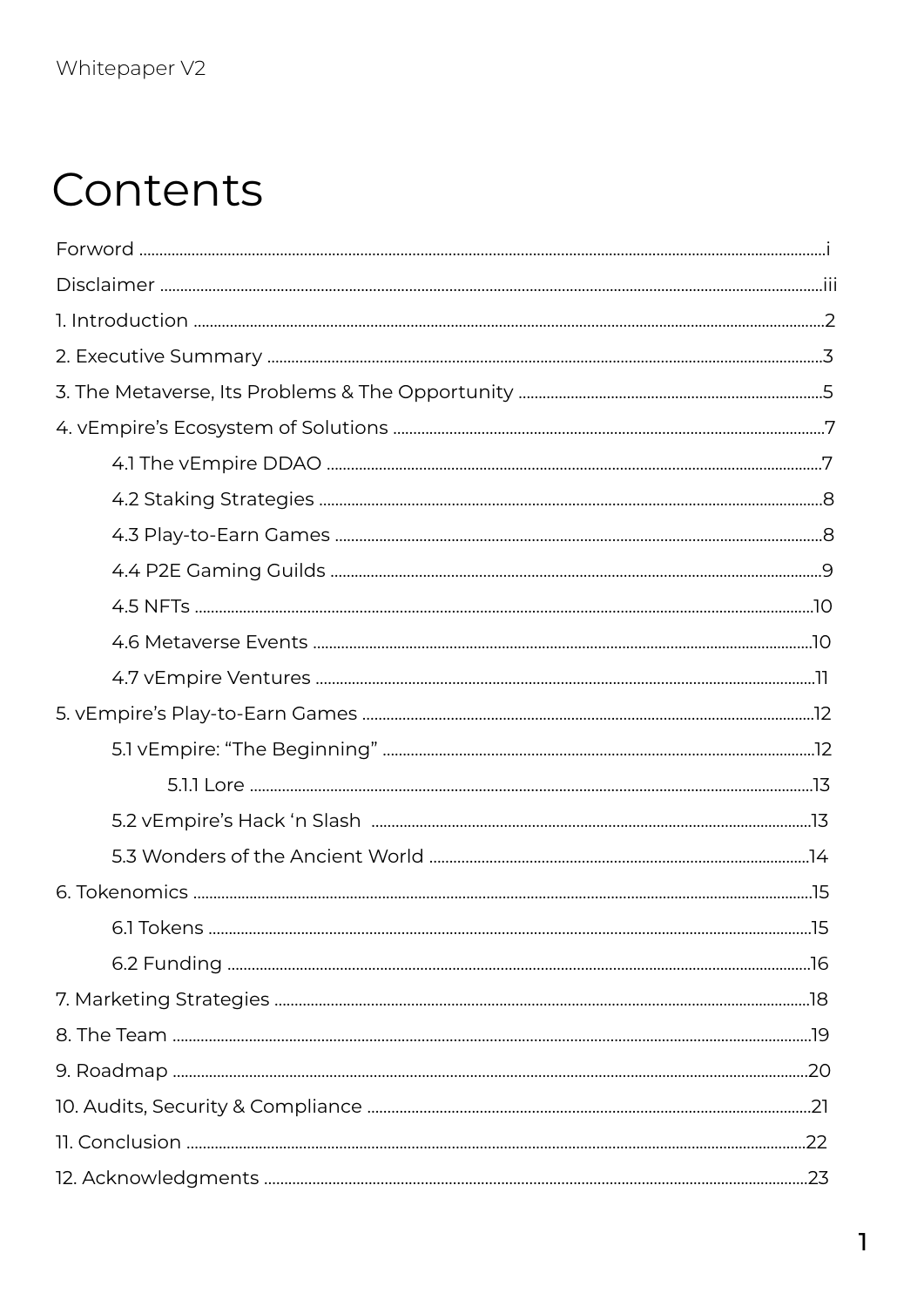### Introduction

This document is designed to introduce the reader to vEmpire DDAO, the leading decentralized Metaverse investment organization and inform them about the project's vision, goals and strategies for building the single greatest Metaverse investment ecosystem.

vEmpire's main objective is to lower the barrier to entry for investment in the Metaverse, while also contributing to improving decentralization to ensure that control and influence over "decentralization" projects remains in the hands of the community.

This document will outline the current state of the market, its biggest problems and the trillion dollar opportunity that is the Metaverse. This document will also explain, in great detail, vEmpire's solutions to these problems and how they fit into their ecosystem of products and services offered.

On top of this, the document will also delve into the project's team, tokenomics, funding and marketing strategies to transparently outline essential information that is quite commonly ignored by other "decentralized" projects.

If upon completion of reading this document the reader still has other questions, they can find more resources on our official website, including a condensed version of this document, a link to our documentation and an explainer video that will help with easier digestion of the proceeding information. Alternatively, they can reach out to the team by creating a ticket in our dedicated Discord server if they have any questions that have not already been answered across official vEmpire resources.

On the next page, the reader will find the contents section. Please use this to navigate through to sections of particular interest. For those who are short of time, we have an Executive Summary that provides a concise overview of the most important information within this document. Although this section is intended to provide a concise overview of vEmpire DDAO, we recommend that all first time readers start with this section so that they can first have a broad overview of vEmpire and its ecosystem to avoid confusion in the later sections of this whitepaper.

Thank you for taking the time to read this document,

The vEmpire Team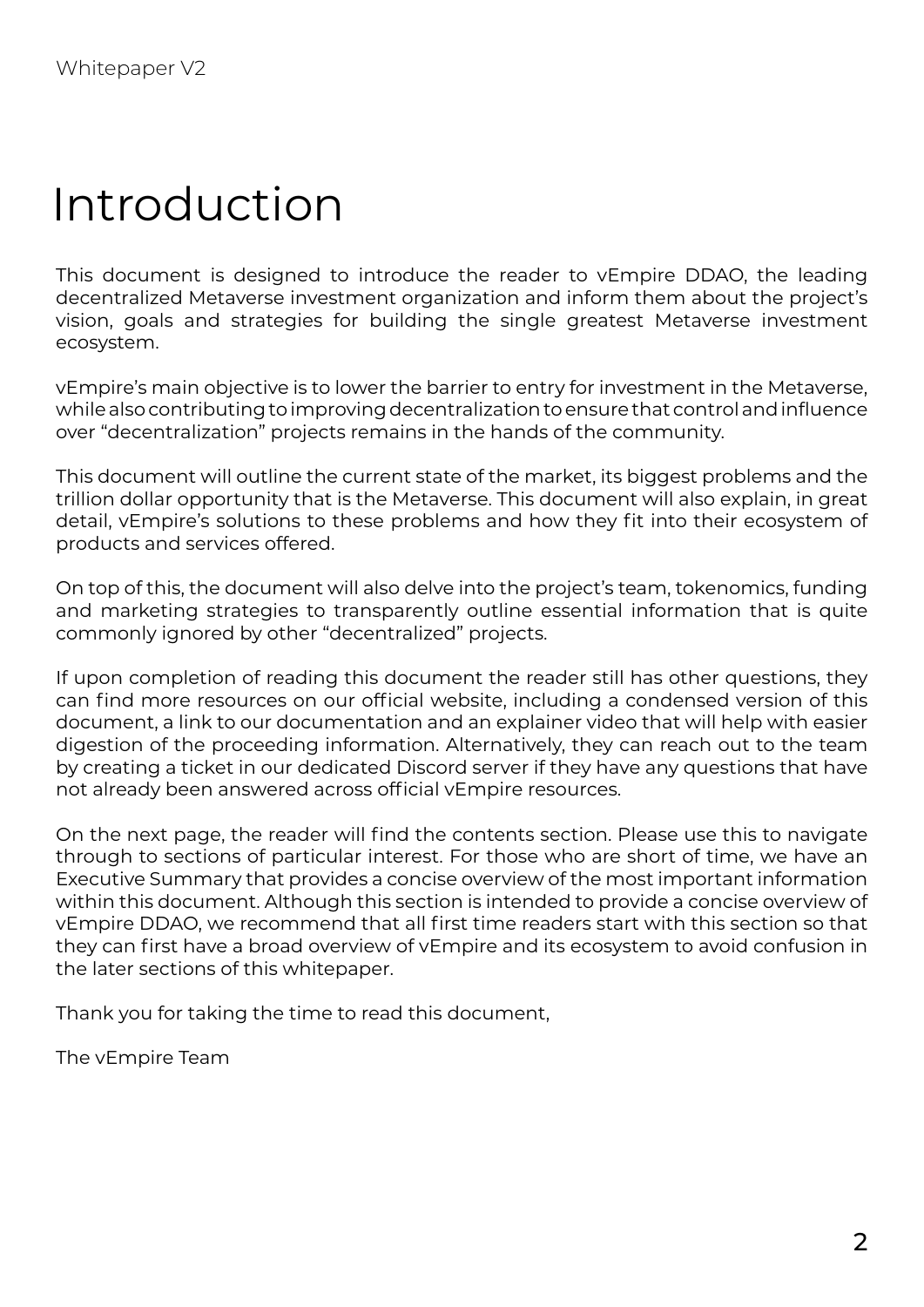### Executive Summary

The purpose of this paper is to introduce the reader to the Metaverse, its unique opportunities, its greatest risks and finally, how we intend on combating them. We hope that it will provide insight into why we believe the Metaverse to be one of the greatest investment vehicles ever and detail exactly how we intend on capitalizing on it.

We believe that the Metaverse has tremendous potential due to the fact that it can introduce new opportunities and possibilities that will greatly enhance the way that people communicate and interact. However in its current state, the Metaverse still has a lot of room for improvement as there are a multitude of issues that will cripple its prospects of being one of the most influential technologies ever.

vEmpire was formed in an attempt to fight against a collectively centralized Metaverse and to lower the barrier to entry for investment in the Metaverse to make it more equitable, representative and fair. We believe that the Metaverse should remain a decentralized technology that is controlled by the many and not the few and it's our mission to ensure that the Metaverse has investment opportunities that the average investor can access.

To combat the problems later outlined in this paper, we have established an ecosystem of solutions that will help combat centralization while also helping us lower the financial barrier to entry. These products and services will help us to ensure that the Metaverse becomes one of the most influential technologies ever that does not ultimately fall into the wrong hands.

Our staking strategies help us lower the barrier to entry for Metaverse investment by enabling investors to access investment opportunities that would otherwise be out of reach. Not only does this contribute to making the Metaverse more representative and decentralized, but it will also unlock oceans of capital that would otherwise not be available. Our play-to-earn games provide interactive and immersive mediums for interacting with the vEmpire protocol to help keep our community engaged, while also introducing new earning mechanics for our most loyal users to take advantage of. Our Events and Ventures operations will ensure that vEmpire can become one of the most omnipresent brands throughout the Metaverse as they enable us to capitalize on the business-to-business markets. Finally, our Democratic Decentralized Autonomous Organization redefines the way that we facilitate collaboration between like-minded strangers all around the world in the most secure, transparent and economically equitable way possible.

Within the vEmpire ecosystem there are three main tokens. These are the VEMP token, the xVEMP token and the xsVEMP token. The VEMP token is the only token within our ecosystem that is publicly tradable on open markets. VEMP token holders can stake their tokens on our application to receive xVEMP. This is our governance token that earns interest and represents ownership into our DDAO including providing voting rights.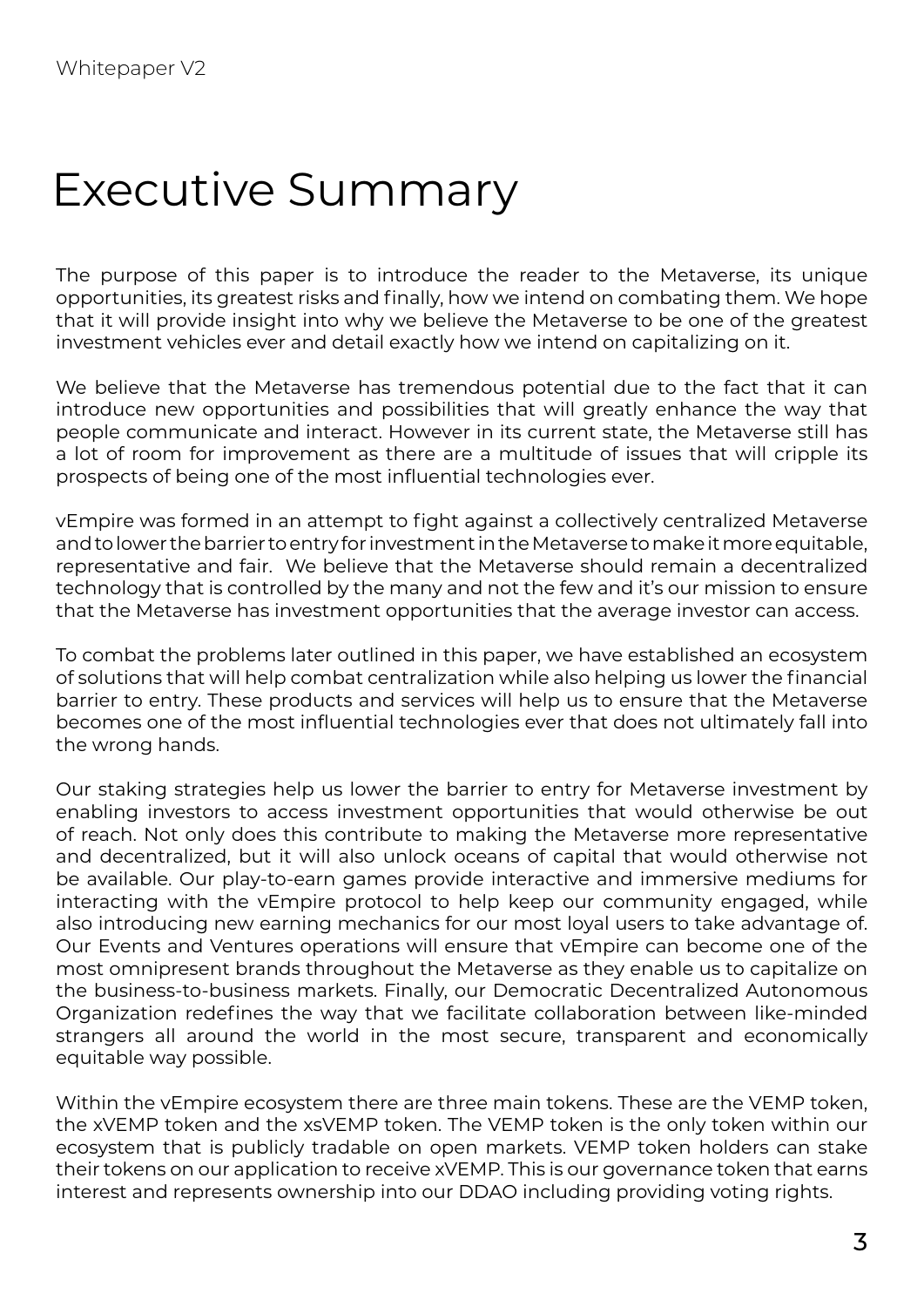On top of that, all xVEMP holders also receive a share of the profits generated from other vEmpire products. This means that as vEmpire's products, services and investments grow larger and generate more profits, then greater rewards will be distributed equitably between our DDAO stakers. On top of this, the VEMP token can also be exchanged for our xsVEMP token to use in our official play-to-earn games.

The team behind the project is highly experienced and has an extensive background working in the cryptocurrency industry. The project was founded by brothers Dominic and Michael Ryder and has since grown with four additional core team members and over ten developers. When it comes to security, all of vEmpire's smart contracts and subeconomies within the vEmpire ecosystem have been audited by leading third-parties and all valuable assets are stored and managed on Ledger hardware devices.

Conclusively, we believe that our ecosystem combines to make vEmpire the most sound, sophisticated and whole Metaverse investment ecosystem throughout the entire industry.

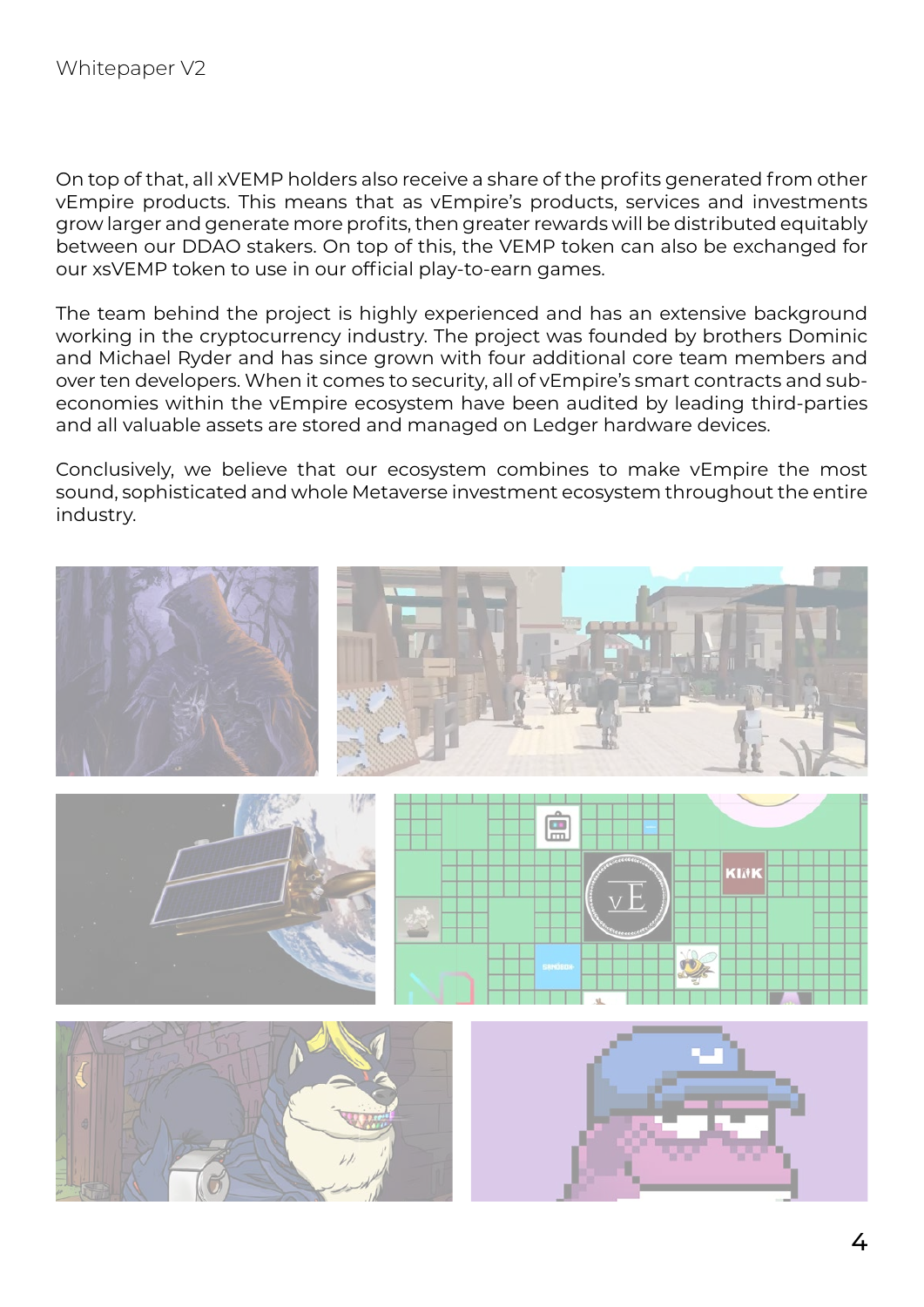# The Metaverse, Its Problems & The Opportunity

The Metaverse is a virtual space that enables individuals to interact with each other in a completely virtual environment. It can be thought of as a collection of virtual realities that exist digitally and that enhance social interaction and collaboration beyond what's possible in the physical world. The Metaverse is very similar compared to the physical world, in the sense that each Metaverse platform has a finite amount of space and that experiences and interactions take place in real time.

To make this entirely new concept easier to understand, let's use an analogy that everyone can understand. The "Metaverse", when spoken about collectively, can be thought of as the planet Earth. Different Metaverse platforms can be thought of as different countries. These different platforms all exist within the "Metaverse", boasting their own virtual real estate, ecosystems and economies, just like countries. While the idea of these virtual worlds might seem trivial at first, the Metaverse is actually the ultimate technology that can help bridge the gap between physical and virtual realities and it will introduce new forms of collaboration, interaction and socialization that transcend what was previously possible in the physical world.

The world is becoming more and more digital. That's an observation that not many would oppose. However until recently, what was unknown was how we could merge the benefits of physical realities with the new and innovative possibilities that modern day technologies now offer. We believe the Metaverse to be this new technology that can bring both the physical and digital worlds together to create a universal reality that exists across multiple realms.

The Metaverse has tremendous potential due to the fact that it can introduce new opportunities and possibilities that will greatly enhance the way that people communicate and interact. Due to the recent breakthroughs of blockchain technology, we can now capture, store and trade value purely electronically in transparent, secure and permissionless ways. It is this breakthrough that has enabled the Metaverse to solidify its promise as a viable bridge between physical and digital realities.

Thanks to this, we can now capture value in the Metaverse and trade this just like we would trade value in the physical world. Now, the same factors that cause the physical world to have value are also present in the Metaverse and with the mass societal shift towards digital living, the Metaverse is poised to capture immense levels of financial value as more and more people choose to interact in it. But it isn't just vEmpire that are completely sold on the Metaverse. While we are still years away from mass adoption and we are one of the earliest adopters in the industry, there are still a select few of other influential figures who also believe in the Metaverse's potential.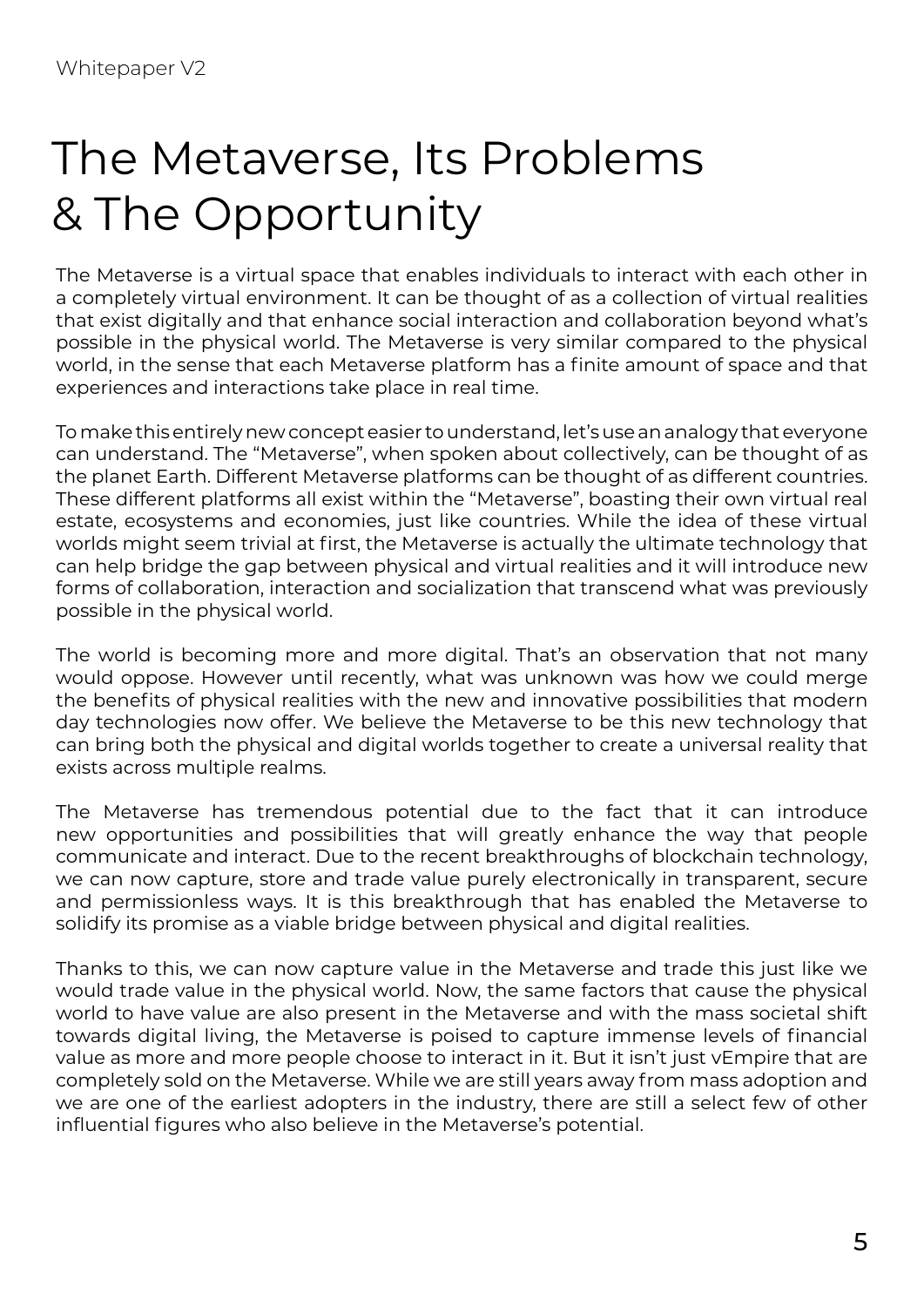Cathie Wood, CEO of Ark Invest has built a reputation for investing in some of the most disruptive technologies ever and she has publicly stated that she believes the Metaverse to be a multi-trillion dollar opportunity. In fact, she also believes that the Metaverse will penetrate into every other major industry around the world. On top of this, Grayscale, one of the worlds largest digital asset managers, and Epic Games CEO Tim Sweeny also believe that the Metaverse will be one of the most lucrative investment opportunities over the coming decades; and Matthew Ball, CEO of the Venture Capital Firm Epyllion, has publicly stated that the value of the Metaverse can one day reach up to \$30 trillion dollars.

Outside of the Web 3 industries though, we also have a lot of more modern technology companies attempting to take advantage of the Metaverse. We've even seen tech giants like Meta, formerly Facebook, throw their hat into the Metaverse mix, even going so far as to rebrand their entire company around the new technology. However in its current state, the Metaverse still has a lot of room for improvement as there are a multitude of issues that will cripple its prospects of being one of the most influential technologies ever.

Anyone who has interacted with any Metaverse protocol whatsoever will know that typical barriers to entry are ludicrously high. This is damaging because it will prevent new money from flowing into the Metaverse as the average user is priced out of entry. However, something that most users will not know is that the Metaverse's largest and most promising protocols are actually funded and run by a small select few organizations. Much like real life, when few entities control or heavily influence entire industries, monopolization is inevitable. We cannot allow this to happen.

Unless something is done about making sure that the Metaverse remains decentralized and the barrier to entry is broken down to allow the "little guys" to access opportunities that would otherwise be out of reach, the Metaverse will never realize its true potential. Not only would this cause an extreme financial loss in opportunity cost, but it would also be a wasted opportunity to further mankind.

This is why vEmpire DDAO exists.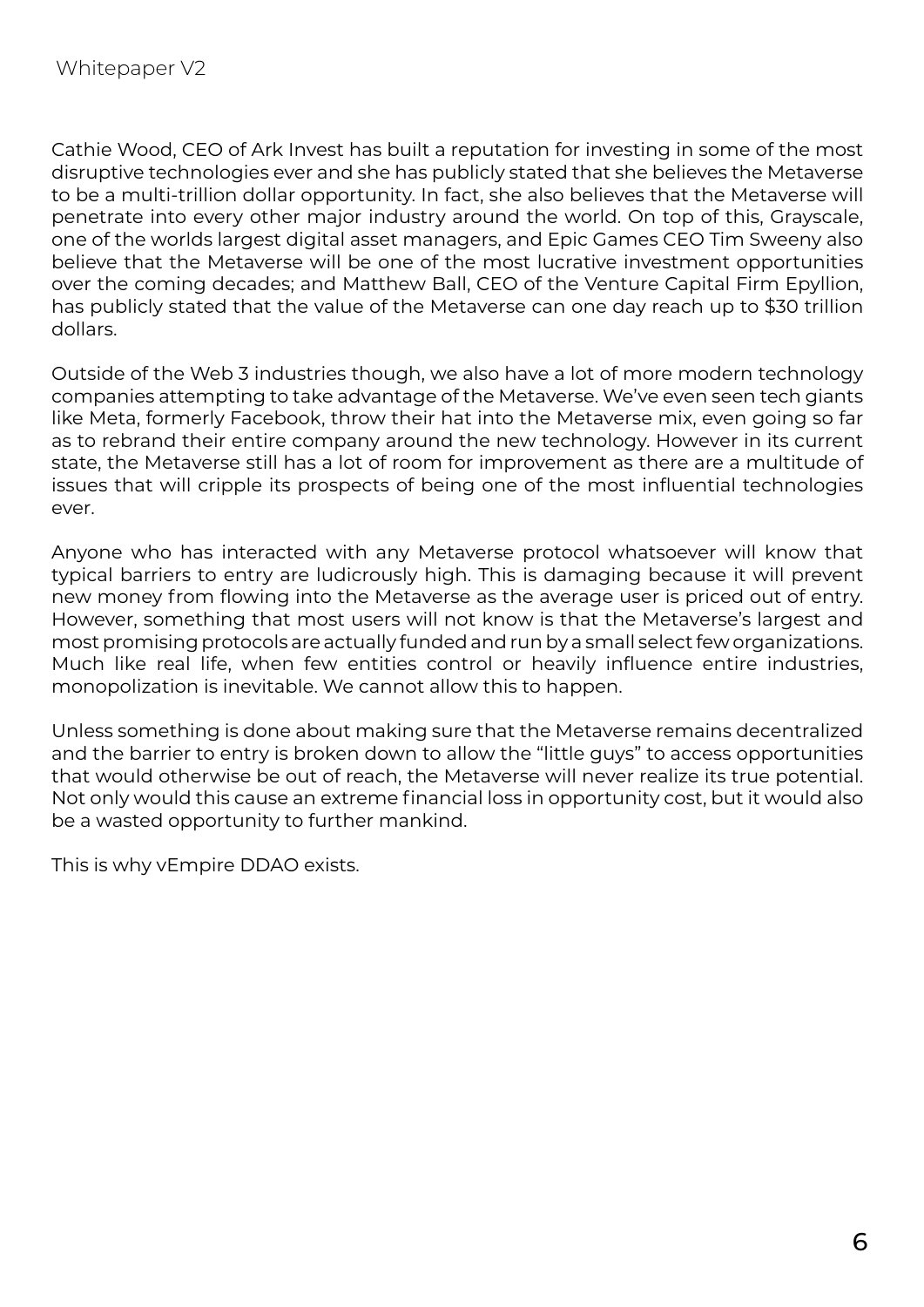# vEmpire's Ecosystem of Solutions

As outlined in the previous section, we are totally committed to lowering the Metaverse's barrier to entry and working to ensure that it remains a decentralized technology. In this section, we will be explaining exactly how we intend on doing this by introducing you to some of the core elements within our ecosystem. Collectively, these products and services make up vEmpire's core offerings to the market.

#### **The vEmpire DDAO**

A decentralized autonomous organization, or a DAO for short, is a new type of organization that has no central authority or entity governing its leadership. These new types of organizations are significant because they are effective and safe ways of collaborating with other like-minded actors around the world. However, in their current state, DAOs have many flaws especially when it comes to important factors such as voting power and barriers to entry.

vEmpire is redefining what it means to be a DAO. Our new model for DAOs is a much fairer system that is much more equitable. Instead of focusing on sheer monetary contributions alone, when it comes to ownership and participation, voting power is measured as one vote per wallet above a certain amount. We call this our Democratic Decentralized Autonomous Organization, or DDAO for short. What makes this significant is that it enables us to ensure that everyone within the vEmpire ecosystem has a much more equal and fairer opportunity of voicing their opinions to ensure that as vEmpire and the Metaverse both grow, influence and power can remain representative and equitable.

The vEmpire DDAO presents the unique opportunity for investors to, metaphorically speaking, own the Metaverse's haystack. Instead of attempting to find winning projects themselves, investors can build exposure to an extremely large number of pooled investment opportunities, that leverage other investors' capital, and take a percentage of the profits. When an investor has claim to the DDAO, by owning and staking the VEMP token, they receive exposure to a percentage of vEmpire's total investment portfolio. This means that as vEmpire profits, the DDAO does too. This enables investors that don't have the time, financial or knowledgeable resources to actively invest in the Metaverse themselves to do so passively and with minimal barriers to entry. This will help onboard thousands of new investors and introduce hundreds of millions of new capital to the industry.

On top of receiving an allocation of vEmpire's investment profits, being involved with the vEmpire DDAO also presents many other benefits, including random giveaways, private investment opportunities and access to an extensive network of other Metaverse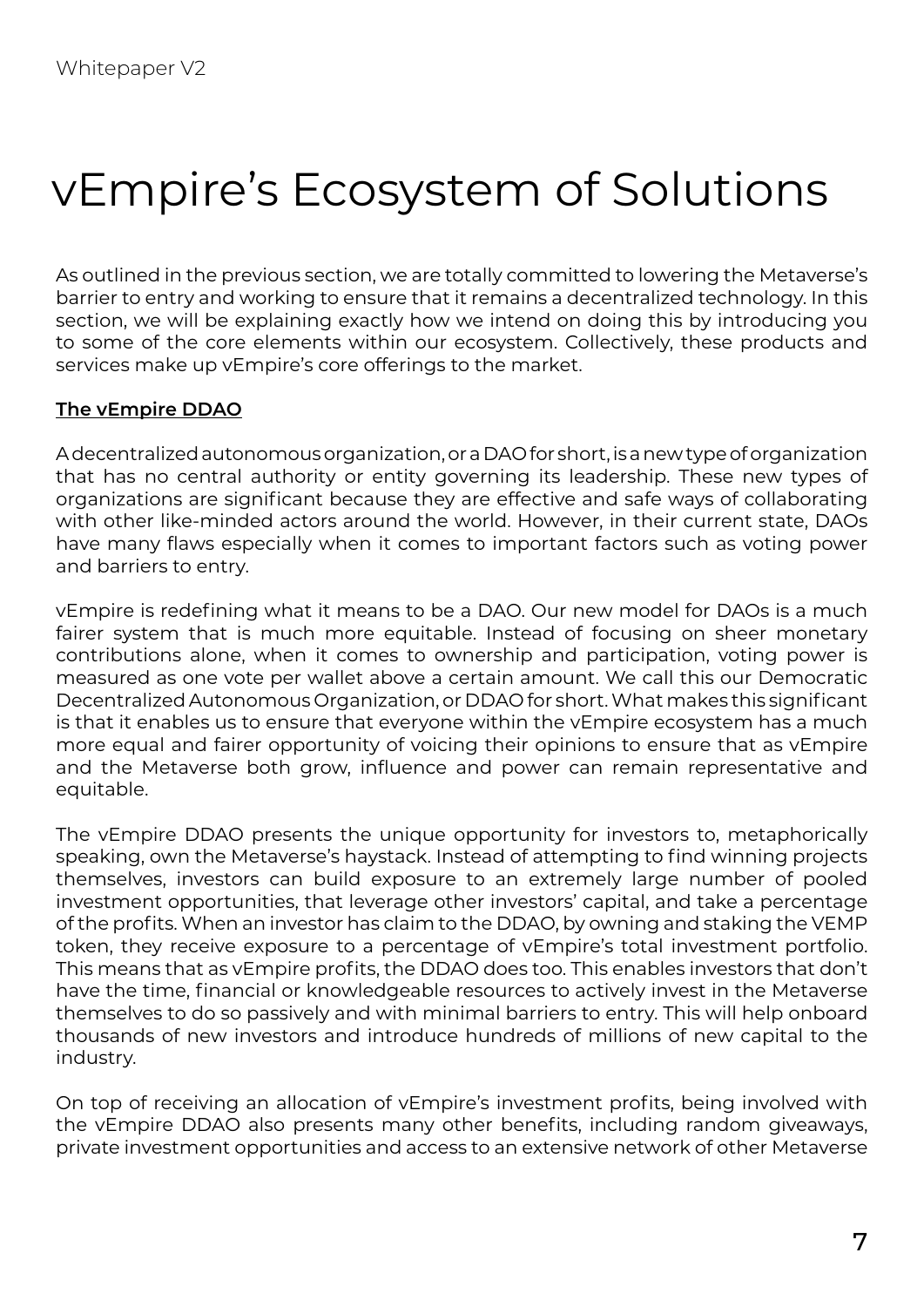investors. Collectively, having exposure to the vEmpire DDAO can be likened to having exposure to the Metaverse's most elite "index fund".

#### **Staking Strategies**

Our staking strategies were, at its core, what vEmpire was originally built around. We were, and still are, the world's first protocol to enable Metaverse token staking. These strategies enable investors to commit their funds to specific staking pools that vEmpire can then use to generate profits from within a specific ecosystem. This way, investors can pool together their funds to access investment opportunities that would otherwise be out of reach, benefiting from fractional exposure to a particular protocol's most lucrative opportunities.

On top of this, contributing to our staking strategies also enables investors to earn a dual yield passive income on their holdings, paid in both VEMP and the token originally staked. It's worth noting though that dual yield aggregation is not paid immediately after the launch of a staking pool, instead once the strategy has a mature and liquid investment portfolio.

What makes our staking strategies significant is that investors can now earn passive income and access investment opportunities that would otherwise be out of reach in ecosystems that they're personally most bullish on. This means that our investors can make the decisions themselves on what Metaverse protocols have the most potential and hand over their funds to vEmpire to monetize. This makes earning passive income on Metaverse cryptocurrencies truly passive and provides our investors with another stream of income while they wait for their assets to appreciate.

When a user deposits to a staking pool, there are no fees or minimum lock up requirements. However, when a user wishes to unstake from a chosen pool, they will need to either burn or lock-up 10,000 VEMP for two weeks. This lock-up period can be cut short after one week by burning 50% of the total locked VEMP.

Currently the vEmpire staking platform supports staking for eight different cryptocurrencies. These are; ETH, BNB, SAND, MANA, AXS, STARL, APE and VEMP. Each of these staking pools have their own individual and unique strategy with the user's contributed funds invested within the currency's corresponding native economy. Due to each strategy being totally unique, and new strategies being formed as time goes on, we have decided to leave out the intricacies of each of them in this document. You can however find a more detailed breakdown of all of our staking pool's strategies, including our most recent ones, in our documentation repository on Gitbook.

#### **Play-to-Earn Games**

vEmpire is creating an ecosystem of play-to-earn games that will offer unique and immersive gaming experiences while also introducing new financial earning opportunities.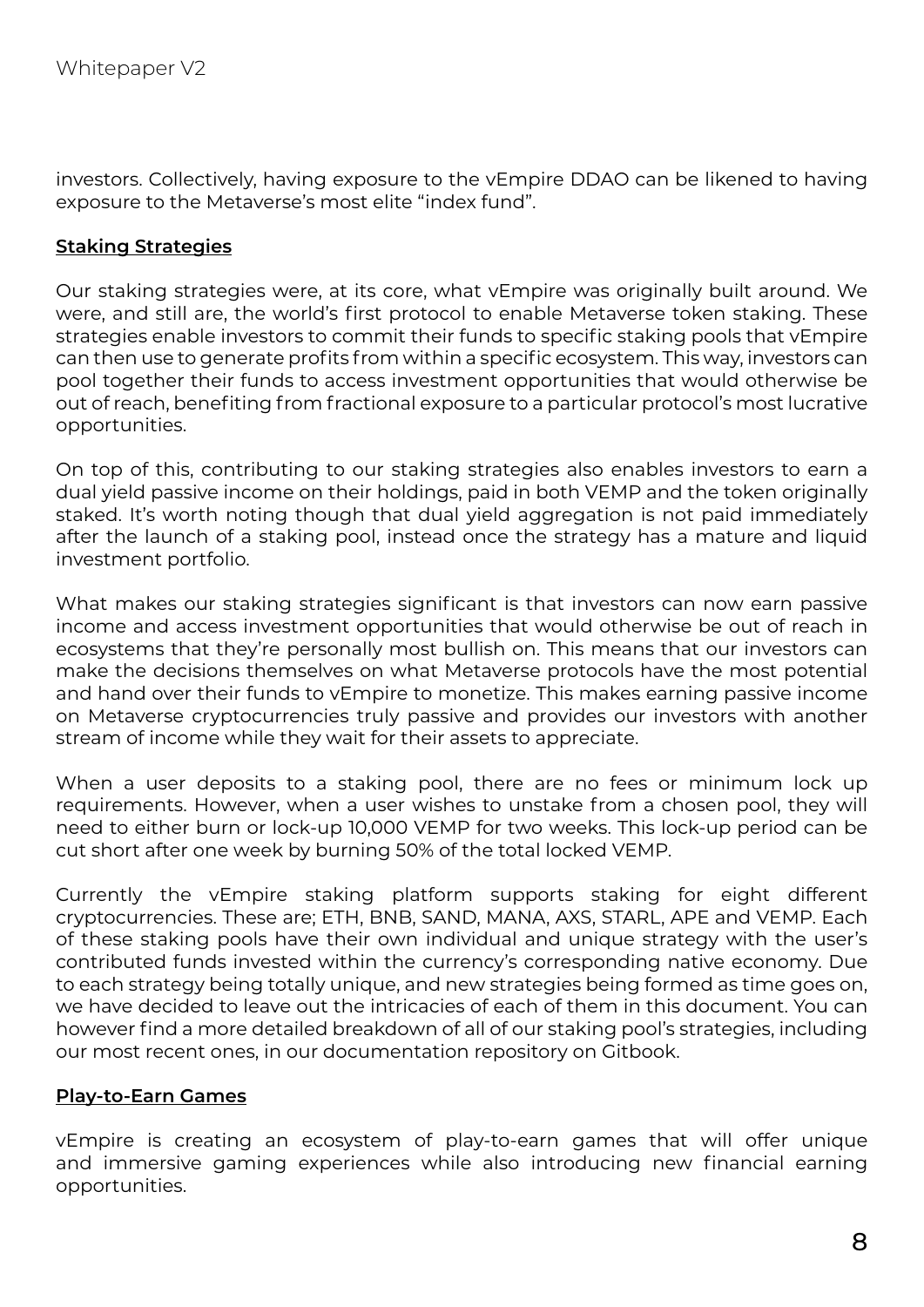These games will provide the community with opportunities to socialize and and earn at the same time, which will make being involved with the vEmpire ecosystem that much more rewarding. However, we believe that the real advantage of creating this ecosystem of games is that it will enable us to capture, introduce and onboard thousands of new users to the opportunities that the Metaverse has to offer.

Yes, ensuring that our community is entertained and engaged is something that is extremely important to us. However, we believe that introducing a plethora of new users to the Metaverse to be the ultimate benefit of creating our gaming ecosystem as not only will it help vEmpire reach new audiences, but it will also help with the Metaverse's mass adoption rate and governance going forward.

By capturing new audiences, vEmpire can introduce them to the unique investment opportunities that we possess to ensure that more retail investors can be involved with shaping how the Metaverse matures.

This is important because it will help ensure that the Metaverse can be more representative as it grows which will ultimately contribute to it reaching its full potential as one of the most influential technologies ever.

Currently, we have created and launched our own on-platform trading card game titled "vEmpire: The Beginning" and we have another two games under development in The Sandbox. We do have more plans for creating new games in the future, whether that be via the official vEmpire brand or one of our many affiliates.

#### **P2E Gaming Guilds**

Monetization across most play-to-earn games is easy once you have the assets required to do so. However something that the majority of investors do not have is the time necessary to grind games to make play-to-earn opportunities worthwhile. However at vEmpire, we have created our own dedicated Gaming Guilds that are made up of avid gamers from all around the world. These guilds are enlisted to play P2E games with vEmpire owned assets that are bought from the funds that are deposited by our investors via our staking strategies. This enables vEmpire to monetize their assets around the clock and distribute these rewards to our pools of investors that provide initial capital by staking their Metaverse tokens on our app.

At the time of launching our Metaverse staking pools, AXS was the only strategy that had a gaming economy diverse enough to actually monetize by playing the game as intended. However now, vEmpire has a guild of just under four-hundred gamers that help monetize our assets twenty-four hours of the day and these individuals are helping vEmpire and our investors monetize assets from a plethora of play-to-earn projects including, Axie Infinity, Aavegotchi, Starl, Star Atlas and World of DeFish.

On top of helping investors monetize their assets, vEmpire also provides gamers from all around the world, who don't have the financial means to acquire blockchain-based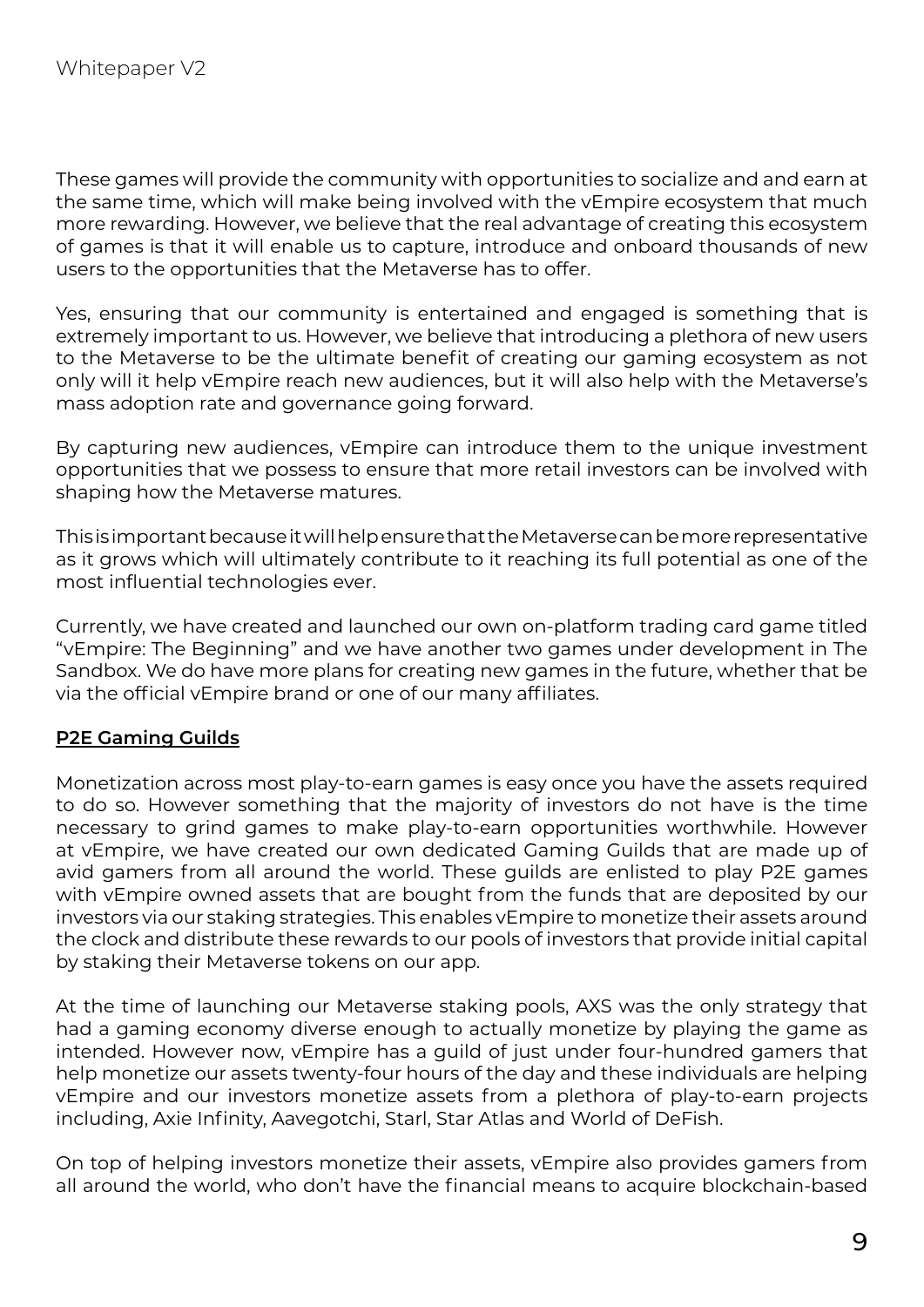gaming assets, the opportunity to play P2E games and earn from them themselves. Thus, our Guild lowers the barrier to entry for gamers, while also providing investors with the opportunity to monetize their assets passively. This way, everyone's a winner.

#### **Official vEmpire NFTs**

NFTs have taken the world by storm and have quickly emerged as one of blockchain technology's most prominent and promising use cases. Although digital art has been one of the biggest use cases for NFTs thus far, there are actually much greater use cases for them. This includes tokens that provide access to exclusive digital content, tokens that represent tangible assets and tokens that make the trading of traditionally illiquid assets more liquid. These new technologies empower creators and have naturally spawned the creation of a new economy where intrinsic value can be accurately measured and securely traded. Naturally, the potential for non-fungible token technology is massive.

It's for these reasons that we've decided to integrate NFT technology into the vEmpire ecosystem to further empower our users and to make our protocol more dynamic. Currently there are two official vEmpire NFT series'. These are "The Founding Soldiers" and "The Plebeian Council". Together, these two NFT series represent and bring our Roman Themed Lore to life. Our Soldiers are used within our trading card game "The Beginning" to provide slight in-game advantages and our Plebeian Council NFTs are used to provide their holders with passive income from the profits generated from "The Beginning".

What these NFTs do is bring yet another layer of immersion and exclusivity to the vEmpire protocol by introducing new mechanics that would not be possible without non-fungible token technology. Instead of just being noval additions to our ecosystem, our NFT products serve crucial purposes that greatly enhance our user experience and accelerate earning opportunities for our investors.

#### **Metaverse Events**

As a Metaverse investment ecosystem, it's natural that we would come into ownership of virtual real estate in some of the Metaverse's most promising and lucrative land parcels. In an attempt to monetize this land, vEmpire has enlisted the help of some of the industry's leading architects and virtual real estate developers to create virtual venues that can host a wide variety of events. To date, vEmpire has currently developed five different venues that will soon begin to generate income.

These events will provide the protocol with predictable cash flow once sufficient demand for virtual real estate is introduced. Not only does this benefit vEmpire and its investors, but it will also enable us to run interactive educational events to help onboard younger audiences to the industry in an attempt to capture some of the brightest minds over the coming years. This will help vEmpire become an omnipresent brand during the Metaverse's maturation phase. This is significant because it will cement vEmpire's place as one of the leading Metaverse ecosystems while also providing financial benefits to its supporters.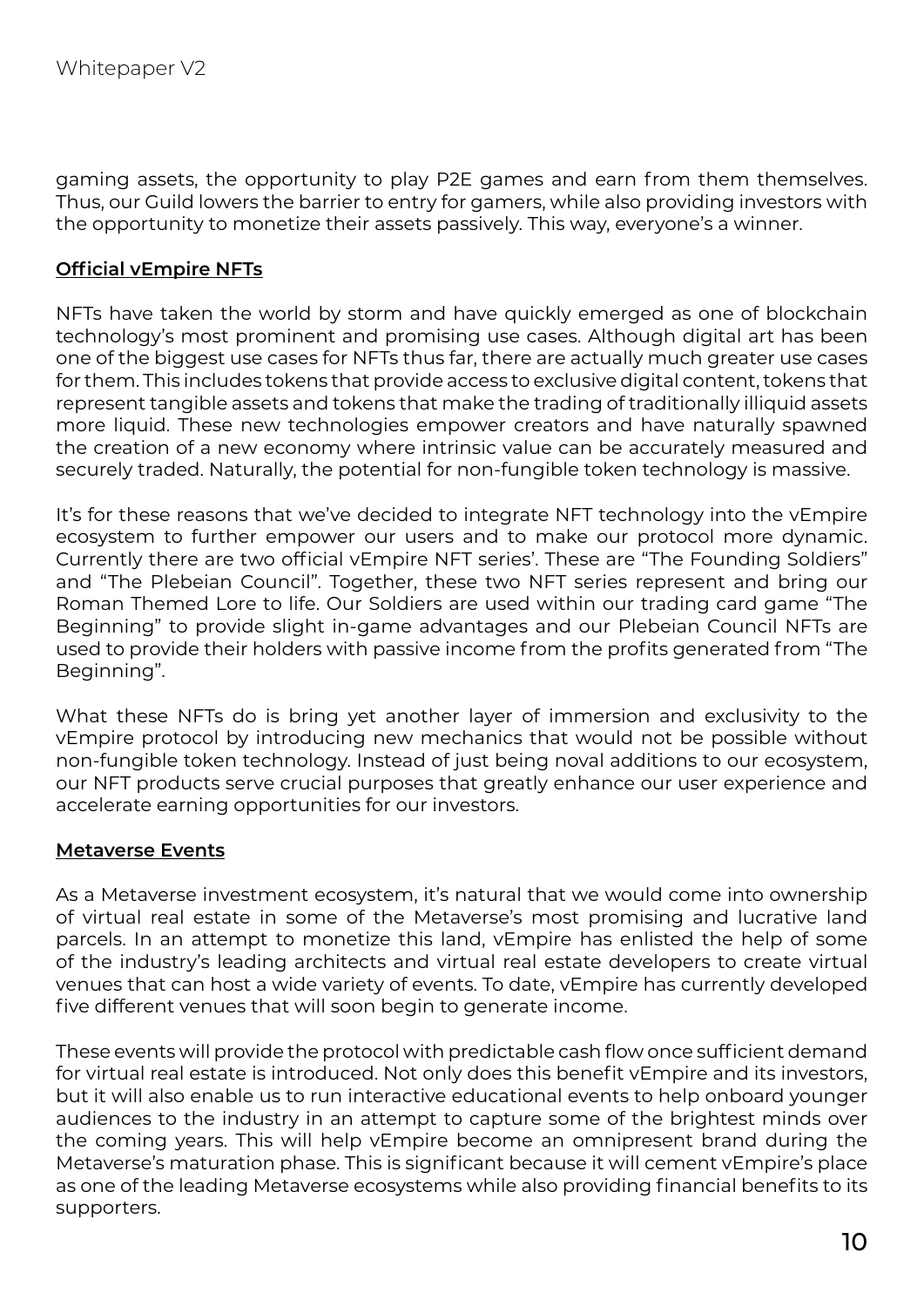#### **vEmpire Ventures**

To help with the widespread adoption and successful maturation of decentralized playto-earn gaming and Metaverse protocols, we've created Venture funds and a small scale incubator to help promising projects successfully bring their products to the market. Not only will these funds provide the vEmpire protocol, our investors and our institutional partners with potentially extremely lucrative returns on investment, but they will also enable vEmpire to direct and shape the way in which some of the Metaverse's highest potential projects are built. By doing this, we can ensure that the community is front and center of all of the early-staged projects that we work with. This is significant because it will ensure that promising projects are not lumbered with the burdens that typical Venture Capital firms bring, but instead financially backed and supported by a loyal community of investors that want to see the most promising projects thrive in the long term.

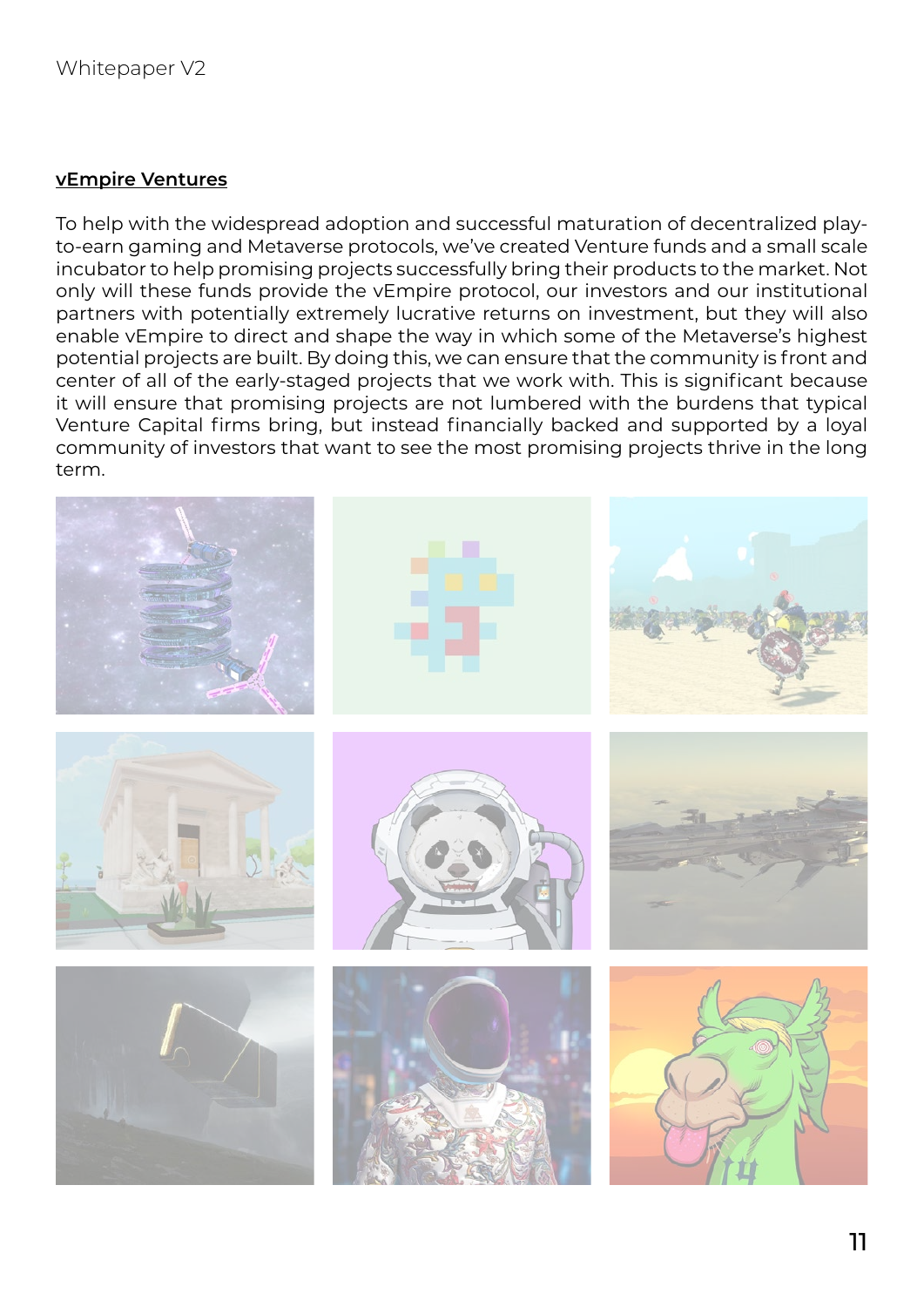# vEmpire's Play-to-Earn Games

In one of the previous subsections, we highlighted the significance of our play-toearn games and how they will contribute to making the protocol more engaging and immersive and how they will introduce new earning mechanics for our community. In this section, we want to outline exactly what progress has been made and introduce you to the unique facets of our three unique P2E games that have either been released or are still under development.

#### **vEmpire: "The Beginning"**

In Q1 of 2022 we released the full play-to-earn version of our first ever gaming release, vEmpire: "The Beginning". This came a few months after releasing the free version back in November. After trialing the free-to-play version for a few months, we were able to get some insightful feedback from our core community to iron out the bugs and make some final amendments before full market launch.

Up until recently however, the only playable version of "The Beginning" was our full playto-earn version. Since then, we've decided to release the free-to-play version once more to help new players get to grips with the mechanics and to introduce and onboard new players to the game before expecting them to actually risk their funds. This lower barrier to entry will enable more gamers to be exposed to "The Beginning" in more organic ways, thus helping with increasing our user base and improving player retention rates.

The structure and mechanics of "The Beginning" is very simple. Upon launching the game, users can either create a new room or join an existing one to be immediately partnered with another player. The users then select which faction they would like to play as and how much xsVEMP (more on that in our Tokenomics section) they would like to contribute to the prize pool. After this, the users select the risk level, either 10%, 20% or 50%, which will determine how much of the total xsVEMP from the prize pool can be won. The mechanics on how the game is actually played can be found in our game manual.

Upon completion of a game, the winning player will take the winnings from the prize pool, minus a 10% fee. This small fee is distributed to different destinations, with 25% going to Plebeian Council NFT stakers and the remaining 75% going to the DDAO.

In order to verify and test the quality of our game economy, we enlisted audits from a third party to review and test the balance of our economic systems. We're pleased to say that our game economy was deemed fair and balanced, with no particular advantage to either faction above the other. The findings from this audit can be found in our Audits, Security & Compliance section.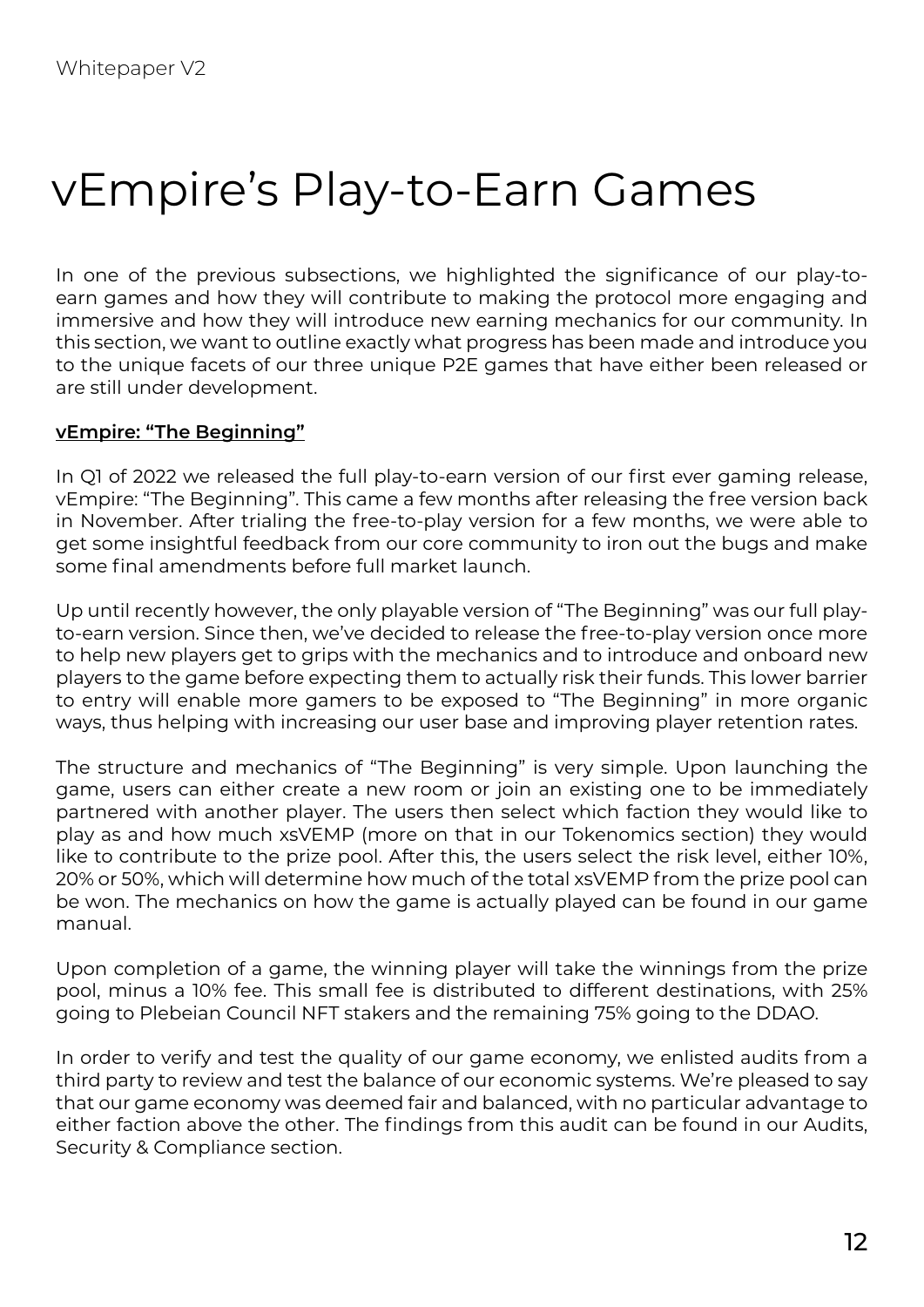"The Beginning" plays an important role within the vEmpire ecosystem. On top of being a fun, strategic game that provides earning opportunities for our community, the game also serves a crucial purpose within vEmpires economy. Going forward, we will be looking to build on this, adding more cards and even new factions to expand and improve the game to make it more rewarding for our community.

#### **The Beginning's Lore**

After years of quietly building military strength, the time has come for the Empire to expand its borders and seek out a new place to rule. The Empire has set its sights on the Metaverse and by using efficient military training that's been honed over time, the Empire will soon conquer and absorb everything in its path.

However, all is not unified contrary to how it may seem. After the peaceful reign of the former Emperor, his two sons vie for leadership. Romulus and Remus never saw eye-toeye and each brother will not let the other get in their way of unlimited power.

Romulus is a strong leader of men, who wins the hearts of his people with responsibility and promises of power and wealth.

Remus is the true son of the wolf. He is sly and conniving and uses strategic tactics efficiently in battle. He may not be as popular as Romulus, but he will not be bested easily when it comes to playing the long game.

Within the Empire's civil war, each brother has at his disposal an army with troops who have unique abilities. After picking a side, players can choose which soldiers to command across different scenarios to counter any advantage that the opponent might think that they have.

Choose a faction and back either Romulus or Remus to the end, helping cement their rightful place as the new Emperor. Train your army and invest your time to build an unstoppable force to take what rightfully belongs to you.

Players can take the all out attack approach and throw their strongest troops at their opponent to win through brute force. Or they can be cunning and outplay their opponent by strategically removing their key players and calling for reinforcements to out number the opposition on the battlefield.

Only when you see your colors flown as high as the eye can see will the conquest be won.

#### **vEmpire's Hack 'n Slash**

Our Hack 'n Slash game is the first of our games that has been built and is ready for the release of The Sandbox's metaverse. Built on one of our first LAND parcels, gamers will be able to immerse themselves in our take of Ancient Rome and visit iconic locations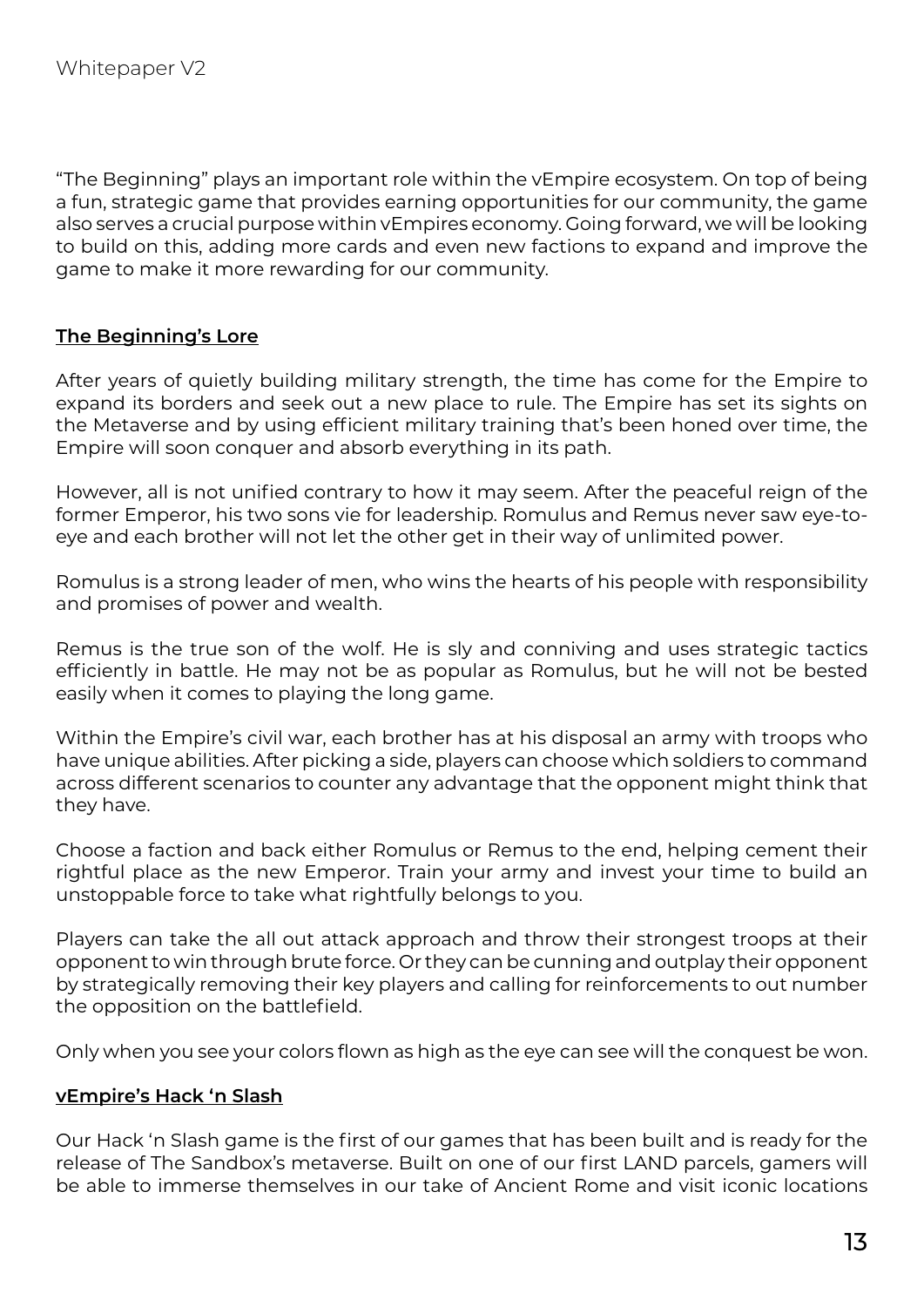like traditional Roman Markets, Palaces and even Colosseums where they can battle legendary gladiators! As part of this game development, we've introduced a plethora of different quests and activities that gamers can partake in, including battles, defending locations from bandits and even tending to crops.

#### **Seven Wonders of the Ancient World**

Our Seven Wonders of the Ancient World is our largest Metaverse development project by far, being developed on our huge 6x6 plot in The Sandbox. We have restored these long forgotten landmarks from ancient history to their former glory, and gamers can expect plenty of play-to-earn activities to keep them busy at each site! We're nearing completion on these now and we hope to be able to provide our community with another update in the near future.

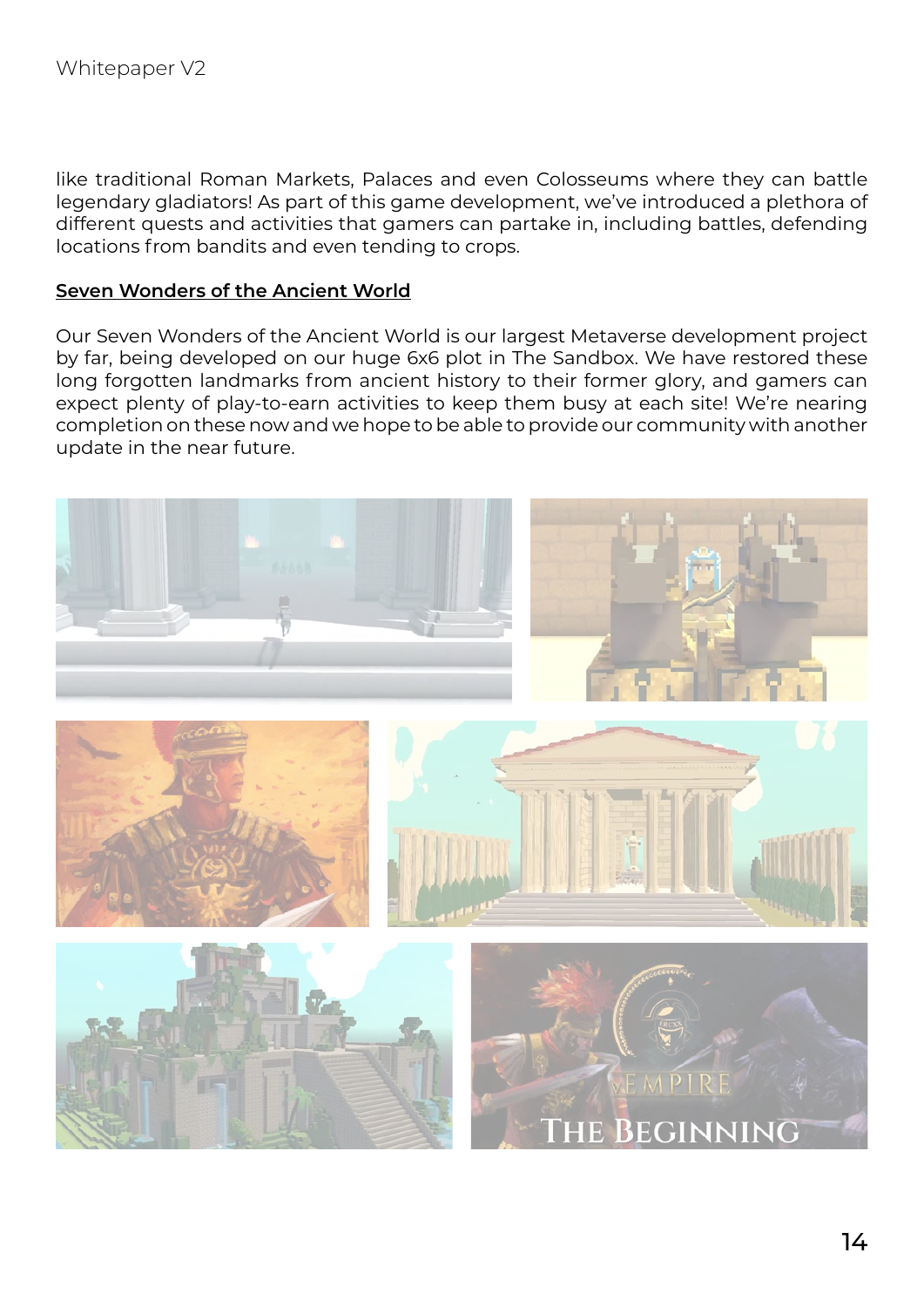# Tokenomics

#### **VEMP, xVEMP & xsVEMP**

One of the most integral aspects of our ecosystem is the tokens that make up our economy. The main token within our ecosystem is the vEmpire Gamer Token, or the VEMP token for short. This token is used to reward our stakers and to enter the vast ecosystem of products and services that we have to offer as its exchangeable for our secondary and tertiary tokens that are not tradable on open markets.

VEMP token holders can stake their tokens on our application to receive xVEMP. This is our governance token that earns interest and represents ownership into our DDAO including providing voting rights. Unlike regular decentralized autonomous organizations, we do not base the weight of votes on the numerical size of a user's holdings. Instead, everyone who holds over 10,000 xVEMP carries the same voting power. This way, larger holders do not have the opportunity to influence group decisions in their favor and we can maintain a much more balanced, fair and equitable power distribution.

On top of that, as previously mentioned, all xVEMP holders also receive a share of the profits generated from other vEmpire products. This means that as vEmpire's products, services and investments grow larger and generate more profits, then greater rewards will be distributed equitably between our DDAO stakers. xVEMP holders also qualify for bonus rewards, including NFTs and other Metaverse based asset giveaways.

What's more, when VEMP rewards are sent to the DDAO it raises the price of xVEMP in relation to the price of VEMP. When a user harvests their VEMP (unstakes from the DDAO), they multiply their xVEMP amount by the new higher value. This means that when rewards are harvested, those who've spent the most amount of time staked will receive the most rewards. This helps us incentivize loyalty and will help stabilize the price of VEMP as more supply becomes illiquid.

When it comes to our play-to-earn games, xsVEMP is the battle token that is required to interact with these platforms. When a user navigates to our game, there will be an option to exchange their VEMP for an equal amount of xsVEMP. Although this transaction happens on chain, xsVEMP is not tradable on exchanges and can only be transferred on official vEmpire gaming platforms.

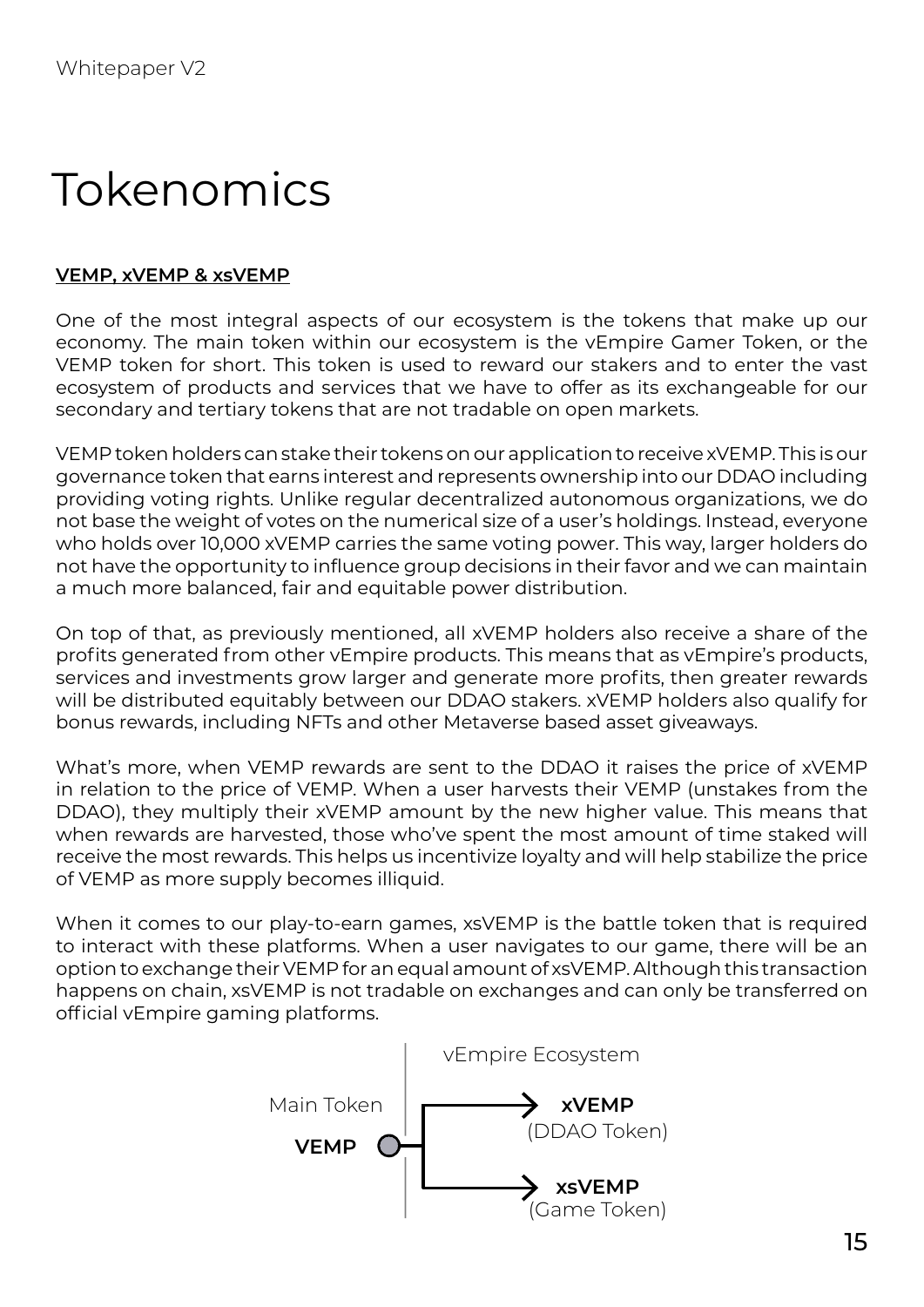#### **VEMP's Tokenomics, Fundraising & Vesting**

When we started vEmpire, something that was of utmost importance to us was ensuring that one of our key assets, our main token, had economically sound tokenomics. This was of particular importance to us because without sound economical principles we would be risking financial suicide which could have potentially catastophic repercussions. Because of this, we made sure that we had one of the best tokenomics models out of all projects within the Metaverse sector.

The VEMP token has a total fixed supply of 810,720,000. Roughly only 22% of these tokens will ever be in the hands of the team, advisors and private investors. This means that over 78% of VEMPs token allocation will be owned by the vEmpire community.



Our monetary policy, which is of particular importance because it defines important economic principles such as supply and demand, is deflationary. This means that over time no more VEMP can ever be minted into existence and that VEMP should theoretically decrease in supply as time goes on. We have done this by ensuring that when a user wants to unstake from one of our Metaverse staking pools they will either have to lockup 10,000 VEMP for two weeks or burn 10,000 upfront. This will either contribute to a lesser liquid supply of VEMP in the short term or a perminaly decreased supply of VEMP in the long term.

The team's token allocation will unlock linearly and this will be over the course of up to 21 years depending on allocation.

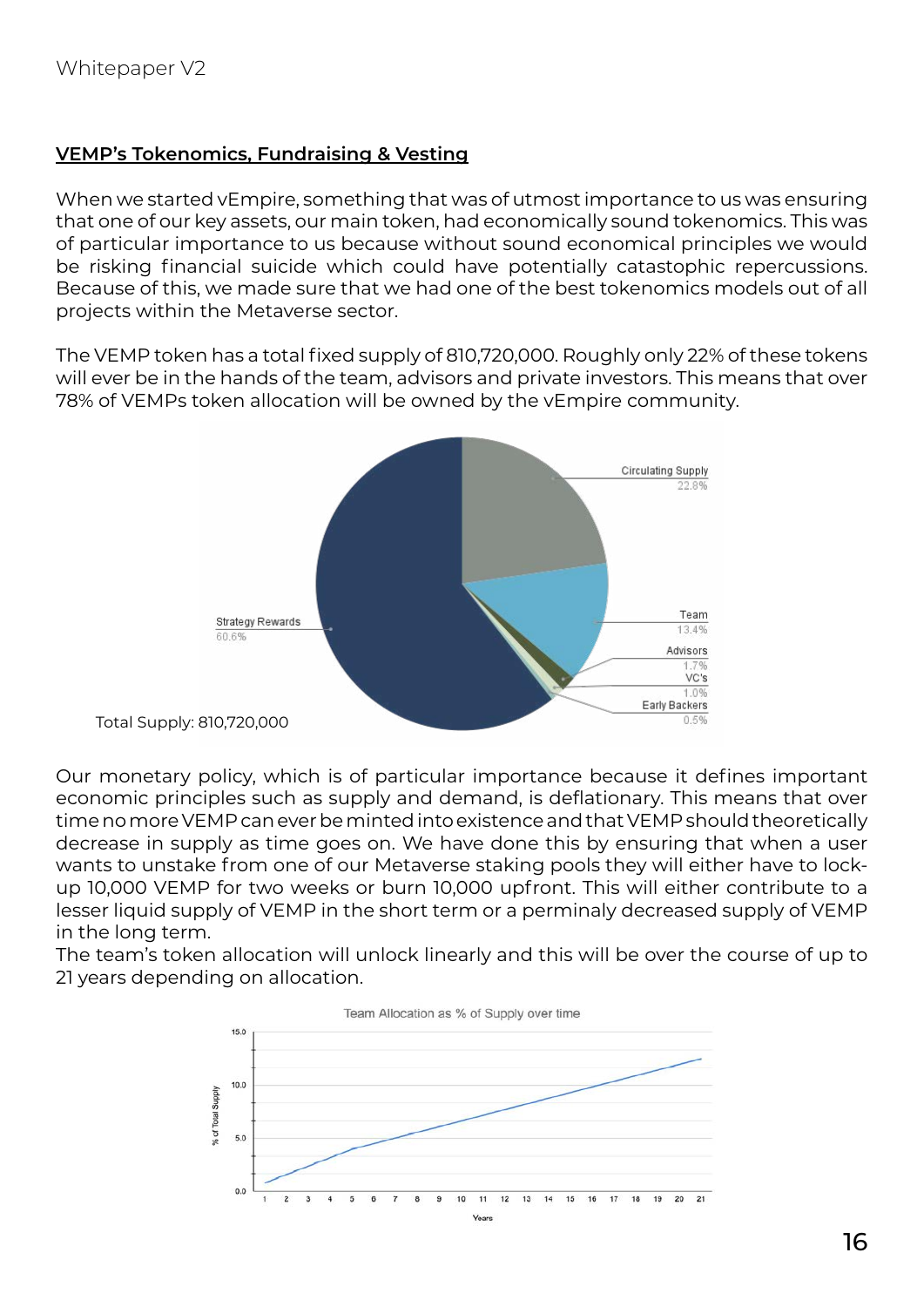When it came to private fundraising, we attempted to keep as much control as possible within our community. This is why we only accepted investment from a select few Venture Capital firms who were happy to match our public token launch price of 125,000 VEMP per ETH. This means that at the time of launch, our token was worth \$0.027. As our private investors invested at levels identical to the public, it ensured that there wouldn't be an inequitable selling pressure.

We sold just 1.8% of our total supply to Venture Capital firms which has vested linearly for between 6-18 months. This means that at the time of writing (May 2022) only two of these six firms still have active lock-up periods.

| <b>VEMP</b><br><b>Purchased</b> | <b>Investors</b>                 | Price of 125K<br><b>VEMP per ETH</b><br>at time | All<br>commenced<br>01/09/2022 | <b>Time</b><br>remaining as<br>at 20/05/2022 | % Vested<br>So far |
|---------------------------------|----------------------------------|-------------------------------------------------|--------------------------------|----------------------------------------------|--------------------|
| 800,000                         | Oddiyana<br>Ventures             | 0.025                                           | Linear<br>12 months            | 3 months<br>12 days                          | 71.50%             |
| 1,000,000                       | LucidBlue<br>Ventures            | 0.025                                           | Linear<br>6 months             | <b>Fully Vested</b>                          | 100%               |
| 2,400,000                       | <b>AKG Ventures</b>              | 0.025                                           | Linear<br>12 months            | 3 months<br>12 days                          | 71.50%             |
| 2,400,000                       | Coins Group                      | 0.025                                           | Linear<br>12 months            | 3 months<br>12 days                          | 71.50%             |
| 4,000,000                       | Danny Christ<br>Ventures         | 0.024                                           | Linear<br>18 months            | 9 months<br>12 days                          | 47.67%             |
| 5,000,000                       | Primeblock<br>Ventures<br>(MEXC) | 0.02                                            | Linear<br>18 months            | 9 months<br>12 days                          | 47.67%             |
| Total:                          |                                  | Average                                         | Average                        | Average                                      | Average            |
| 15,600,000                      |                                  | 0.024                                           | 13 months                      | 4 months,<br>3 weeks                         | 68.31%             |

Alongside this, an additional 5,000,000 tokens were allocated to early backers of the project and 1.9% of the total supply were allocated to advisors vesting over a period of 24 months.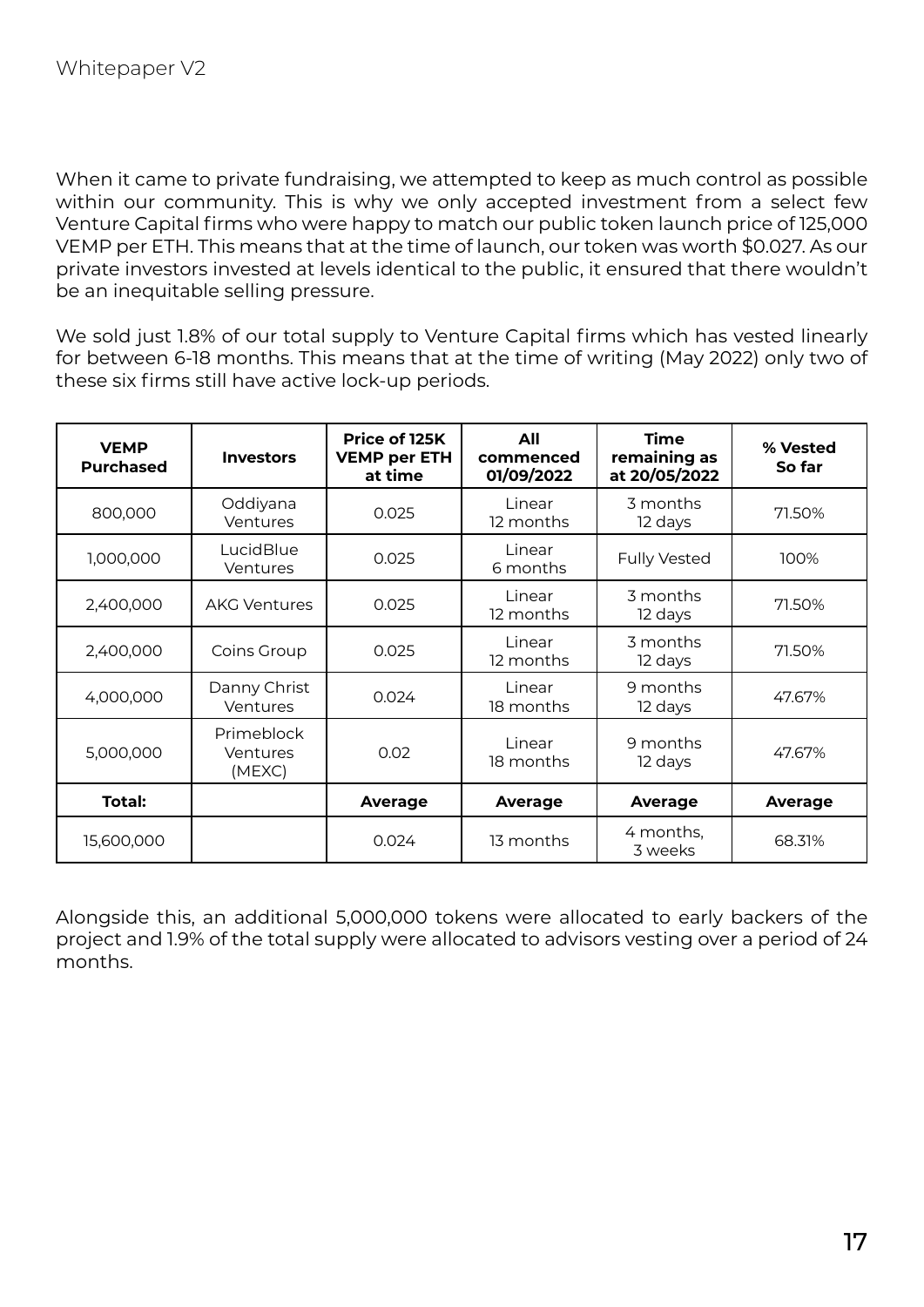## Marketing Strategies

Our marketing strategy is simple. Our goal is to focus on reaching crypto-natives as we believe that they will be the easiest audience to introduce into the vEmpire ecosystem. We'll do this by rolling out various marketing campaigns, with tactics that will involve organic community participation, key opinion leader collaboration, brand-to-brand leveraging and strategic partnerships with similar projects.

As we're currently operating in an extremely raw market, it's difficult to stand out when a new project with immense hype appears every week. Because of this, we're opting to take the slow and steady approach to building our brand in a simple yet effective way. We believe that this will yield the most results in the long term, which will help us build something sustainable.

The backbone of all marketing strategies is the story and messaging. We've been actively trying to simplify what our project is all about so that it's easier for new investors to understand. We believe that this will create less friction when it comes to onboarding new users, thus contributing to growing the protocol effectively. On top of that, we're also looking to educate new markets around the opportunities presented by the Metaverse in an attempt to morph vEmpire into an omnipresent brand throughout the Metaverse's maturation phase.

When it comes to execution, we will be looking to distribute our message across various channels of communication including, well established Metaverse-focused communities, influencers, brand advocacy and strategic partnerships. We're also working on creating a brand new website to make it easier for visitors to understand exactly what we do and what we stand for. Our staking platform, play-to-earn games and NFT websites will all be revamped and we will even be creating a knowledge base, with the help from our community moderators, to make it easier for our community to find solutions to their problems without having to ask for help.

Finally, we're also currently developing an internal KPI management system that will help us accurately determine whether our efforts are yielding results or not. Once this has been put into place, we will be able to refine and optimize our growth strategies and focus directly on what performs the best for us.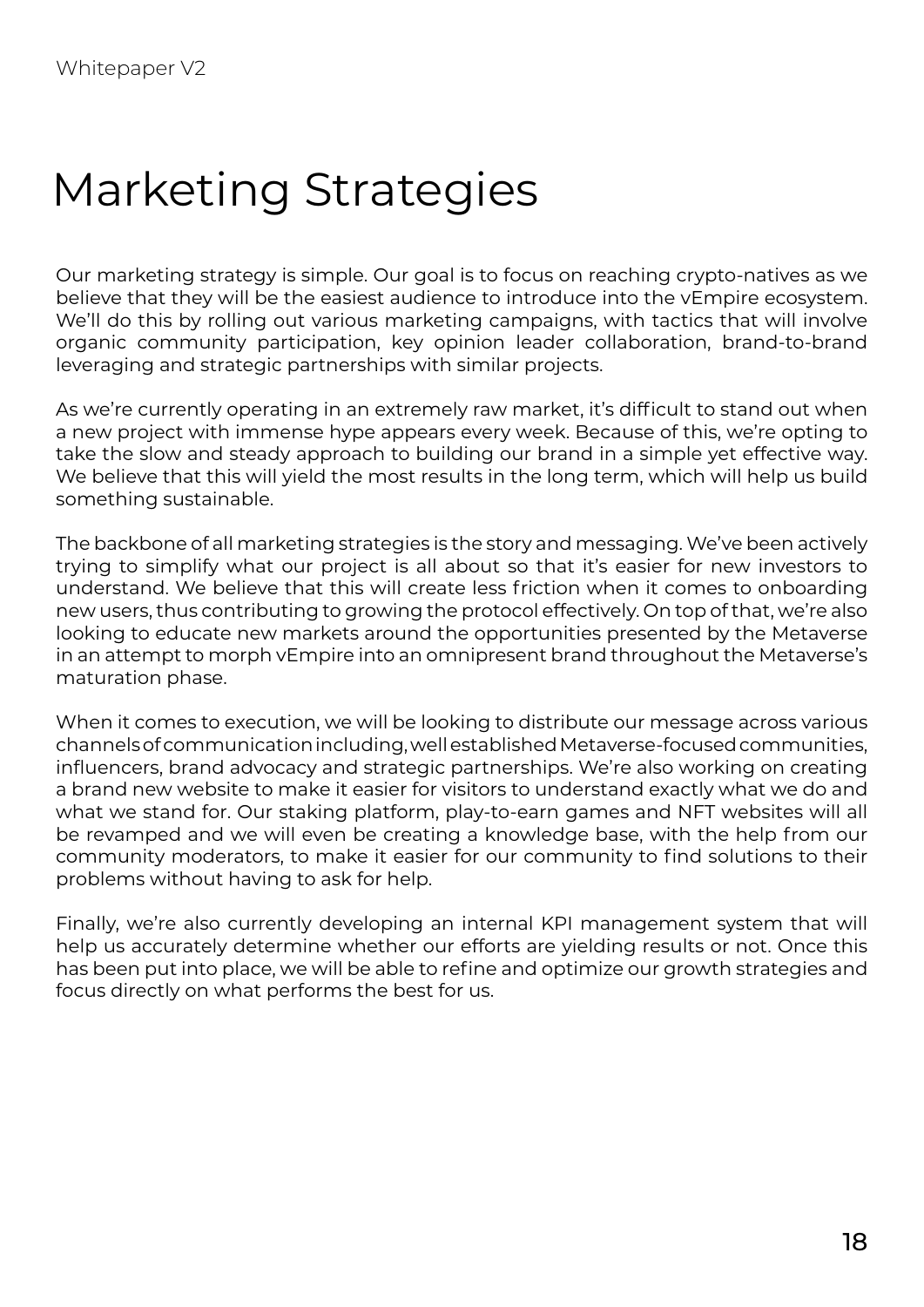### The Team

At the time of writing, the official team is made up of six individuals. These individuals can be split up into two categories. These categories are "Founders" and "Core Team Members".

The two founders are brothers Dominic and Michael Ryder. Dominic serves as Chief Executive Officer and Michael as Chief Operating Officer. Together they have a combined five years of experience within the Web 3.0 industries. Dominic comes from a stockbroking background as a former partner at St James' Place in London and Michael has a wealth of experience from within the audiovisual industry having designed and programmed interactive solutions for high profile clients such as …

From within the "Core Team", vEmpire is lucky enough to have another four team members that together have a combined nine years experience operating in the cryptocurrency industry. Estefano Ramirez serves as Chief Marketing Officer and has an extensive background in both B2B and D2C marketing, having previously worked with well-known brands such as Microsoft, IBM, Redhat, Cisco, Unilever and many more. Jack Dolby serves as vEmpire's Venture Lead and has experience running his own NFT marketing agency and working for some of the leading companies within the Web 3 industries, including IOHK, a Polkadot Parachain and many others. Harvey Woods serves as Marketing & Operations Manager and has experience in design, branding and social advertising having previously worked in a creative marketing agency running successful campaigns for large insurance companies, global sweet brands and international charities. Finally, Petar Gavrilov serves as the DDAO Engagement Lead and has experience managing customer service divisions for some of the largest cryptocurrency organizations, including Crypto.com.

Together the team have had over a decade's worth of experience navigating the cryptocurrency industry. Partnered with their individual beliefs that the Metaverse is the single greatest technological opportunity since the invention of the internet, their wealth of experience and individual expertise will help catapult vEmpire to extreme heights to ensure that the project becomes the largest Metaverse investment ecosystem throughout the entire industry.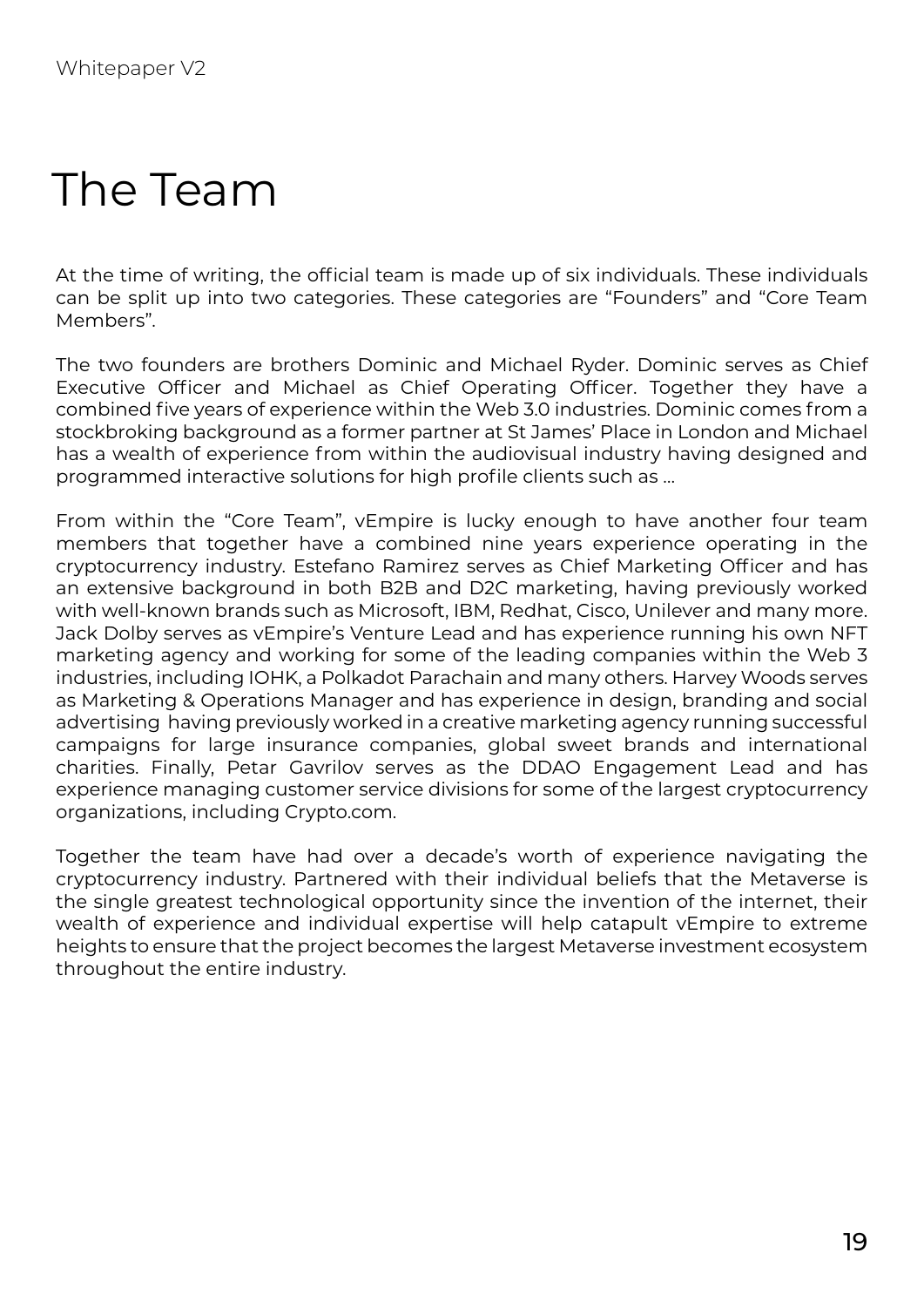.

# Road Map

| 2022 Q3                                             | 2022 Q4                                                                                       | 2023 Q1                                     | 2023 Q2                                 |
|-----------------------------------------------------|-----------------------------------------------------------------------------------------------|---------------------------------------------|-----------------------------------------|
|                                                     |                                                                                               |                                             |                                         |
| Stable coin pool<br>(token decided by<br>community) | All NFT trading cards<br>listed                                                               | Improved UX/UI on<br>vEmpire: The Beginning | Start institutional<br>investment pools |
| Roll out community voting<br>mechanism              | Re-lock 50% of our<br>Uniswap liquidity &<br>increase liquidity pool<br>sizes on other chains | Reassess token burning<br>lock amount       | Host first paid Metaverse<br>event      |
| SOL staking pool                                    | Incentivise LP provision                                                                      | Launch first vEmpire<br>Ventures IDO        | Update Website Design                   |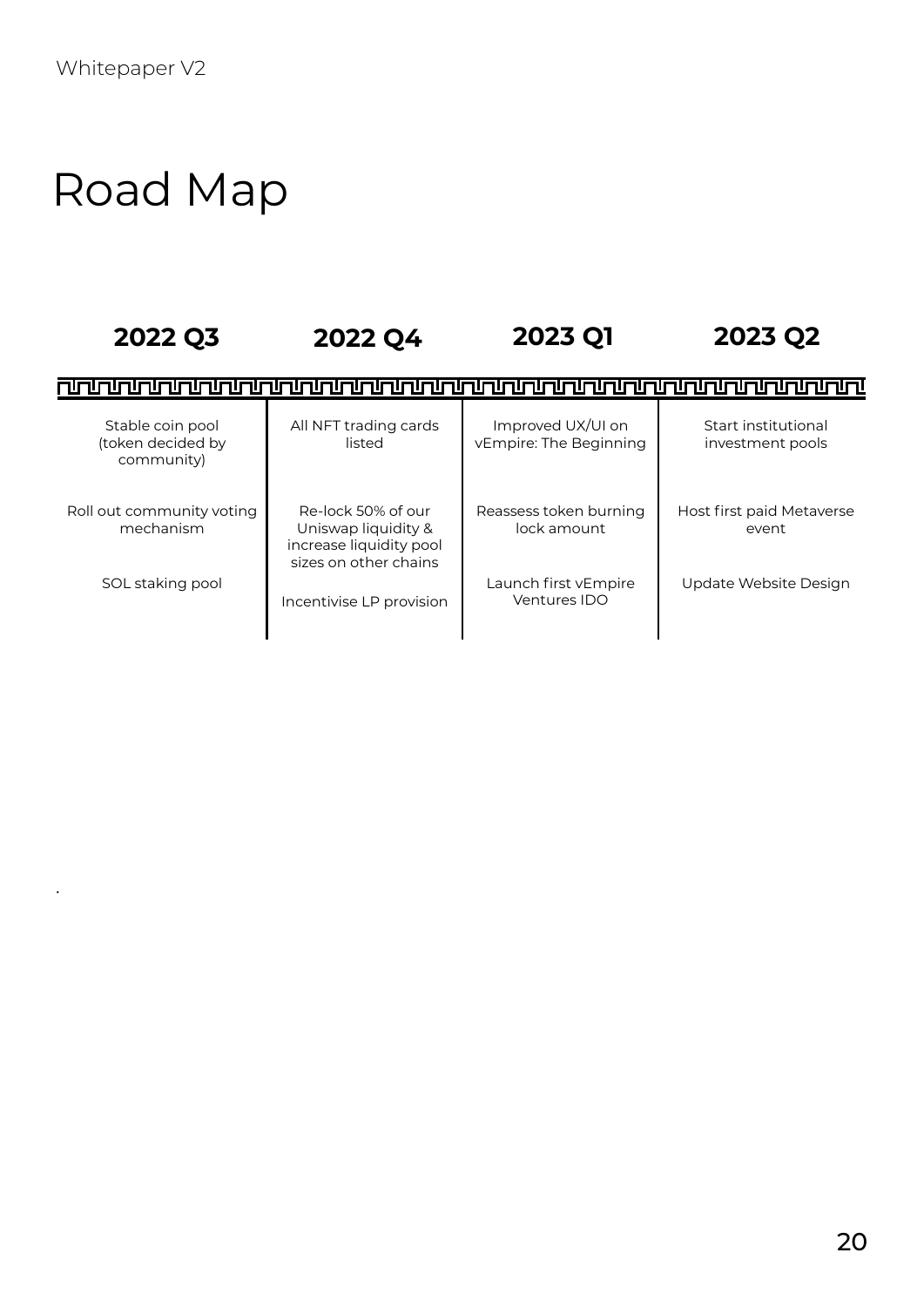# Audits, Security & Compliance

Security is not something that is taken lightly at vEmpire. As we're an investment organization that handles other user's funds, we ensure that the utmost diligence is used when it comes to dealing with the management and storage of valuable assets and data. In this section, we will be breaking down the safety precautions that we take, including what third party audits that we've undergone to verify the authenticity of the project.

Firstly, we would like the point out that all of our smart contracts have been audited. These audits have all been completed by third parties and are publicly viewable on our Github repository. vEmpire have used SolidProof, who're one of the industry's leading smart contract auditors to verify our contracts.

On top of our smart contracts, our game economy for vEmpire: "The Beginning" has also undergone third party testing by the leading game economy auditor Machinations. We're pleased to inform you that we've received their Seal of Approval to verify that our game economy is fair and balanced. The official report on our game economy can be found on the Machinations website.

Finally, when it comes to asset protection, vEmpire stores all valuable assets, that are compatible, on Ledger devices. This precaution ensures that vEmpire's and their user's assets are stored offline and in the most secure way possible to minimize the potential for fraudulent or malicious activity. These devices are some of the most secure on the market and they include tamper-resistant Common Criteria (CC) EAL5+ certified Secure Element (SE) chips to minimize the risk of losing private keys.

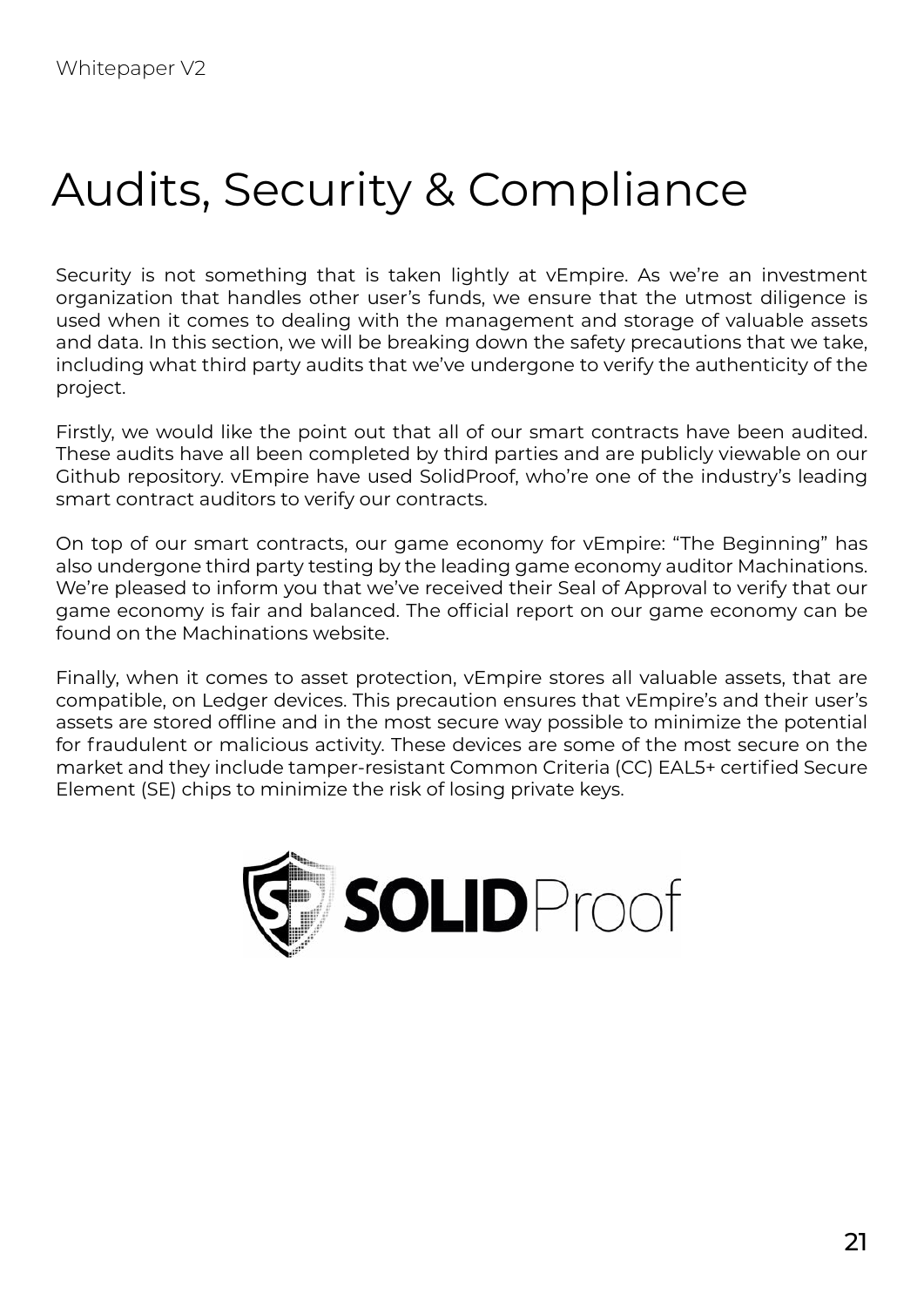# Conclusion

The purpose of this paper was to introduce the reader to the Metaverse, its unique opportunities, its greatest risks and finally, how we intend on combating them. On top of that, we also wanted to explain to the reader why we believe the Metaverse to be one of the greatest investment vehicles ever and detail exactly how we intend on capitalizing on it.

Throughout this paper, we believe that we have covered all of these points sufficiently and in necessary detail. We would however like to finish by saying that while we understand that our ecosystem of solutions will undoubtedly require continuous improvement and innovation, we truly believe that our current offering of products and services presents adequate, genuine and unique answers that will ensure that the Metaverse can reach its full potential and that the vEmpire protocol and its most important stakeholders can profit accordingly.

Our staking strategies help us lower the barrier to entry for Metaverse investment by enabling investors to access investment opportunities that would otherwise be out of reach. Not only does this contribute to making the Metaverse more representative and decentralized, but it will also unlock oceans of capital that would otherwise not be available. Our play-to-earn games provide interactive and immersive mediums for interacting with the vEmpire protocol to help keep our community engaged, while also introducing new earning mechanics for our most loyal users to take advantage of. Our Events and Ventures operations will ensure that vEmpire can become one of the most omnipresent brands throughout the Metaverse as they enable us to capitalize on the business-to-business markets. Finally, our Democratic Decentralized Autonomous Organization redefines the way that we facilitate collaboration between like-minded strangers all around the world in the most secure, transparent and economically equitable way possible.

Together, we believe that our ecosystem combines to make vEmpire the most sound, sophisticated and whole Metaverse investment ecosystem throughout the entire industry. We will continue raising the bar, setting higher standards and contributing to Metaverse's widespread growth and adoption.

Thank you for taking the time to read this document.

#### **The vEmpire Team**